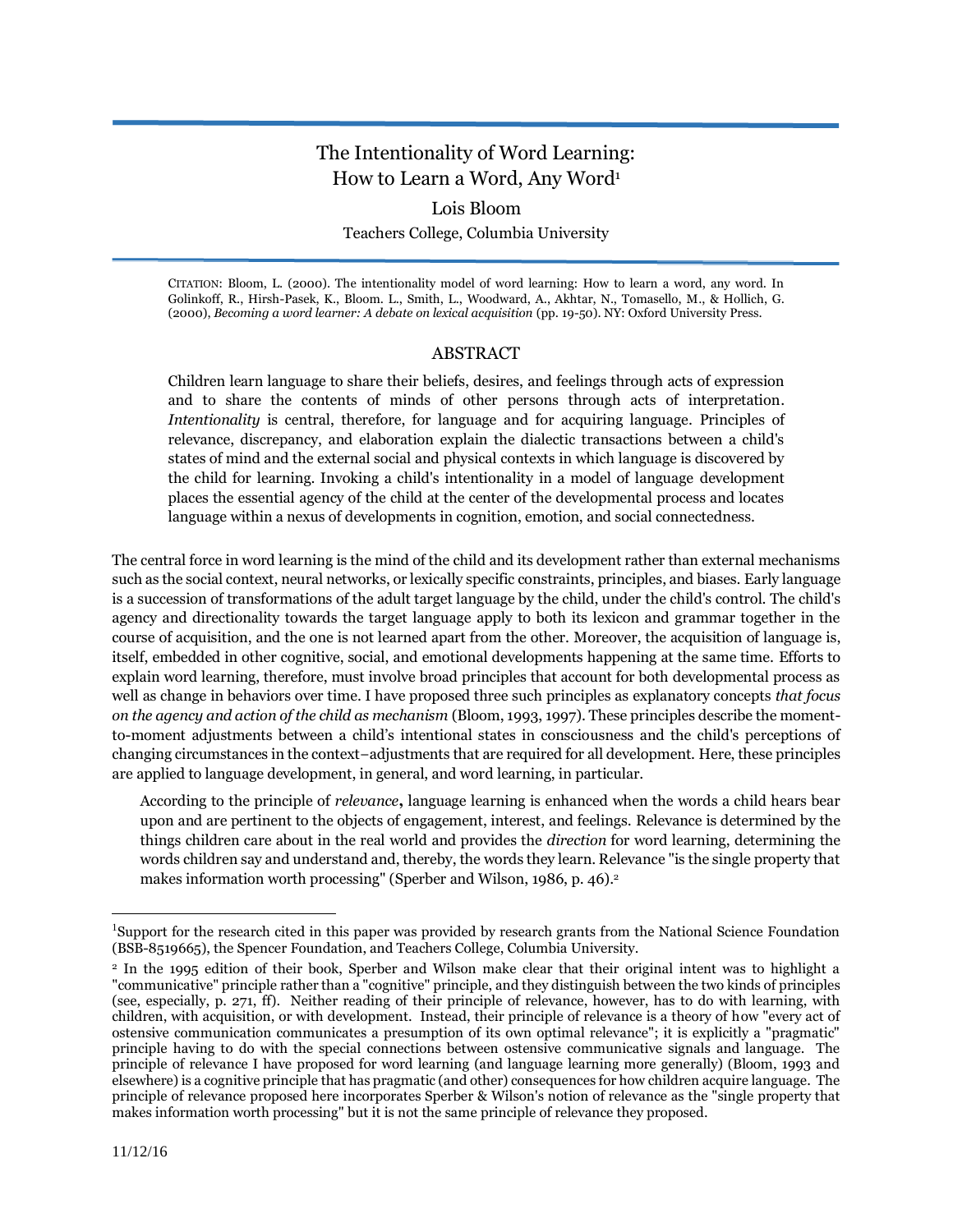According to the principle of discrepancy, a language has to be acquired when the child's contents of mind differ from what is already evident to other persons, and clues from the context are not available for shared understanding. As children become able to anticipate new events and recall past events not part of the here and now, they need to learn a language for expression and interpretation in order to resolve discrepancies between what they and others have in mind. Discrepancy provides the motivation for word learning, why children learn words and procedures for sentences in the first place.

According to the principle of elaboration, children will have to learn increasingly more of the language—its words and syntax−in order to express and articulate the increasingly elaborated contents of mind made possible by developments in the symbolic capacity and conceptual structure. Language must keep up with the increasing number of elements, roles, and relationships that are represented in intentional states for expression and interpretation. Elaboration of intentional states provides the impetus for propelling the progress of language acquisition forward.

Together, the principles of relevance, discrepancy, and elaboration have two essential consequences in the intentionality theory of language learning. First, other aspects of the child's development contribute to the process of language learning. Language emerges out of a nexus of developments in cognition, emotion, and social connectedness in the first 3 years of life, and its acquisition is not reducible to neural networks, lexical constraints and biases, or the actions of other persons. Second, word learning depends on the essential agency of the child. While general learning strategies such as discrimination and association are required, these are driven by the child's cognitive and affective processes. Language is learned by a child who is poised to act, to influence, to gain control−a child reaching out to a world of persons and objects to embrace the learning of language for the power of expression it provides.

In contrast, most theories of constraints on language learning that have been proposed depend on mechanisms for learning words that are isolated from the rest of language, particularly its grammar, and from the rest of a child's development. Explanatory principles are constraints, theories, biases, default assumptions, and the like that are presumed to guide the child through the word learning process, outside of a child's control and apart from the child's actions and interactions in the world (e.g., Markman, 1989). Moreover, the constraints that have been offered focus on how children learn the nouns of the language. To the extent that verbs, for example, are addressed, different explanatory principles specific to verbs (or other parts of speech) need to be invoked. But a child's lexicon is not simply lists of nouns, verbs, and adjectives. Rather, the lexicon has an inherent organization both with respect to itself and emerging knowledge of the syntactic constructions in which words are experienced. Lexical organization and word learning cannot be independent of what the child is also learning about syntax and morphological processes, and nouns are not privileged.

In social pragmatic theories, a language tutor/caregiver in the child's social context is the mechanism for word learning. Pragmatic theories are descended, at least tacitly, from socially driven theories more generally, notably Vygotsky (1962, 1978) and Bruner (1983). The major emphasis in social theories of language development is on the part adults play in constructing and guiding the interpersonal context, and how children learn to interpret what adults do for clues to what the adult might have in mind. In the ordinary give and take of activities of daily living, such ostensive signals as a caregiver's gaze, gesture, smiles, and the like point the child to things in the context that can offer clues to what an unknown word might mean. To be sure, the child is the novice−the child is the apprentice to the adult in language learning. But that fact cannot obscure the child's agency and actions in acts of expression and interpretation directed towards other persons−acts that embody, make manifest, express what *the child has in mind*.

The goal of this chapter is to present a model of language development that shifts the balance of influence from the adult to the child for the social dynamics of their interaction (Bloom, 1993, 1997). It is the *child's* agenda that creates the language-learning scenario more often than not, and that sets the pace for language learning in everyday interactions.It is *the child's contents of mind* that determine which words are learned and whether what an adult does is useful for word learning.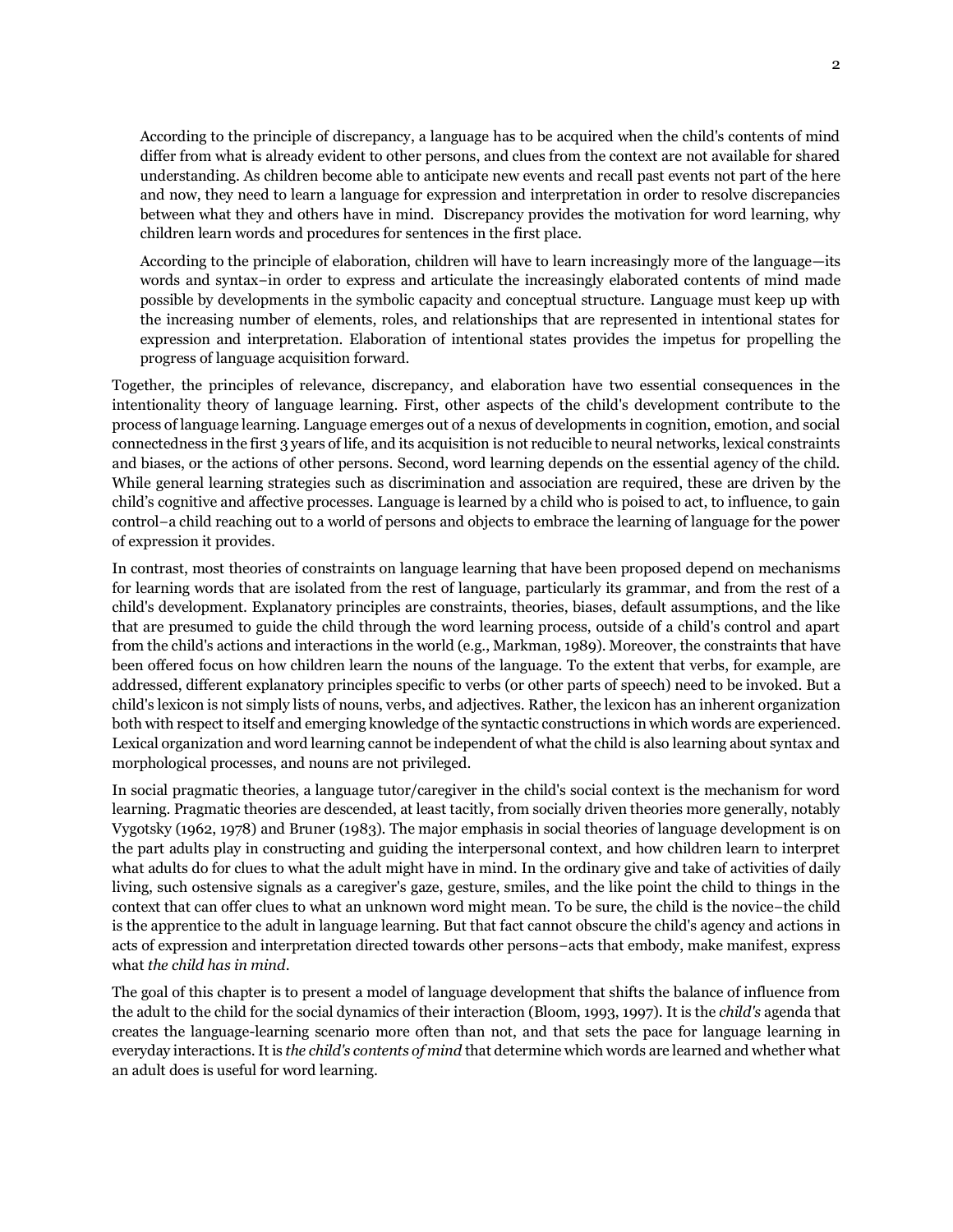The chapters in this book by Hirsh-Pasek and Golinkoff and by Woodward marry pragmatic theories to constraints theories in the effort to contextualize the operation of lexically-specific principles or biases as mechanisms of word learning. In Hirsh-Pasek and Golinkoff's coalition model (2000), word learning principles operate in conjunction with pragmatic cues from the context to determine not only how words are learned but how the principles themselves develop over time. This view was echoed, more recently, by Woodward and Markman (1997). Still missing, however, in models of lexical principles-plus-pragmatics is the *internal* component: the child's contents of mind that prompt and exploit the pragmatic cues from a caregiver for word learning and that kindle and fuel the interactions in which such cues occur and words are learned.

Connectionist learning models invoke mechanisms that can, potentially at least, explain acquisition of morphosyntactic processes and structures as well as word learning. The mechanism in connectionist models depends on the neurological architecture and functioning of the brain and is not far removed conceptually from the hard wiring in the "language acquisition device" Chomsky (1965) proposed more than 30 years ago, however much the two kinds of theories might differ in the specifics of what it is that is being acquired. In the world according to M.I.T., language is acquired by a device, not a child, and research begins with a theory of adult grammar and asks what aspects of that theory of grammar are learnable. In connectionist models, language acquisition is reduced to the neural connections in the brain that are the effects of linguistic experience, much as other kinds of experience are encoded in the brain. Both kinds of theory are specific to language learning, and both kinds of theory bypass the child, who is simply the vehicle in which such a device or connections work.

These efforts to understand the mechanisms of word learning focus on one or another version of the "mapping problem": how children attach the forms of language to concepts of objects, events, and relations in the world. This focus on the mapping problem has, by and large, been product-oriented rather than process-oriented. The products emphasized in research and theory are concepts, the forms of language, connections between concepts and language forms, and how those connections are represented in the brain/mind. In fact, I think it's fair to say that most language study, with adults as well as children, is not ordinarily concerned with process−with the online, moment-to-moment thinking that goes into actually saying and understanding words and sentences.

A focus on the mentally constructed, unobservable representations that individuals express when they talk and that result from interpreting the speech of others connects a theory of language development to theories of intentionality in philosophy (in the sense of Brentano, 1966; Danto, 1973; Searle, 1983, and Taylor 1985, among others). Intentional states are the representations we construct in consciousness as we talk and listen, and they are the critical aspect of thinking for language and for the process of language acquisition. These representations are cognitive not linguistic constructions, but "language does not come without them" (Fauconnier, 1985, p. 1). However, most theories of word learning bypass the intentionality of the child.

Theories of word learning have ignored the essential fact about what language is and what it does. Language exists in a society to embody and make public our intentional states−the goals and plans, beliefs and desires, and the feelings we have that are, themselves, unobservable but that determine how we connect to one another in everyday events. "*What comes about through the development of language in the broadest sense is the coming to be of expressive power*" (Taylor, 1985, p. 238, emphasis added). The power of expression comes from using the conventional, linguistic meanings of words and grammar to express the private, personal meanings in a mind. These personal meanings−the contents of our beliefs, desires, and feelings−are unobservable unless we can somehow embody them and make them manifest. The focus in this perspective is squarely on the mind of the child, to be sure, but that is not to deny the critical part played by the social world. Children learn language for acts of expression, in the effort to make known to others what their own thoughts and feelings are about, and for acts of interpretation, in the effort to share the thoughts and feelings of other persons.

#### INTENTIONALITY AND LEARNING

Virtually all developmental accounts of children's word learning have noted the strong association between word and object, word and action, or word and event. A century ago, Thorndike (1898) pointed out that the importance of words comes from "their connections with real things, qualities, acts, events, and relations. . . . The[se]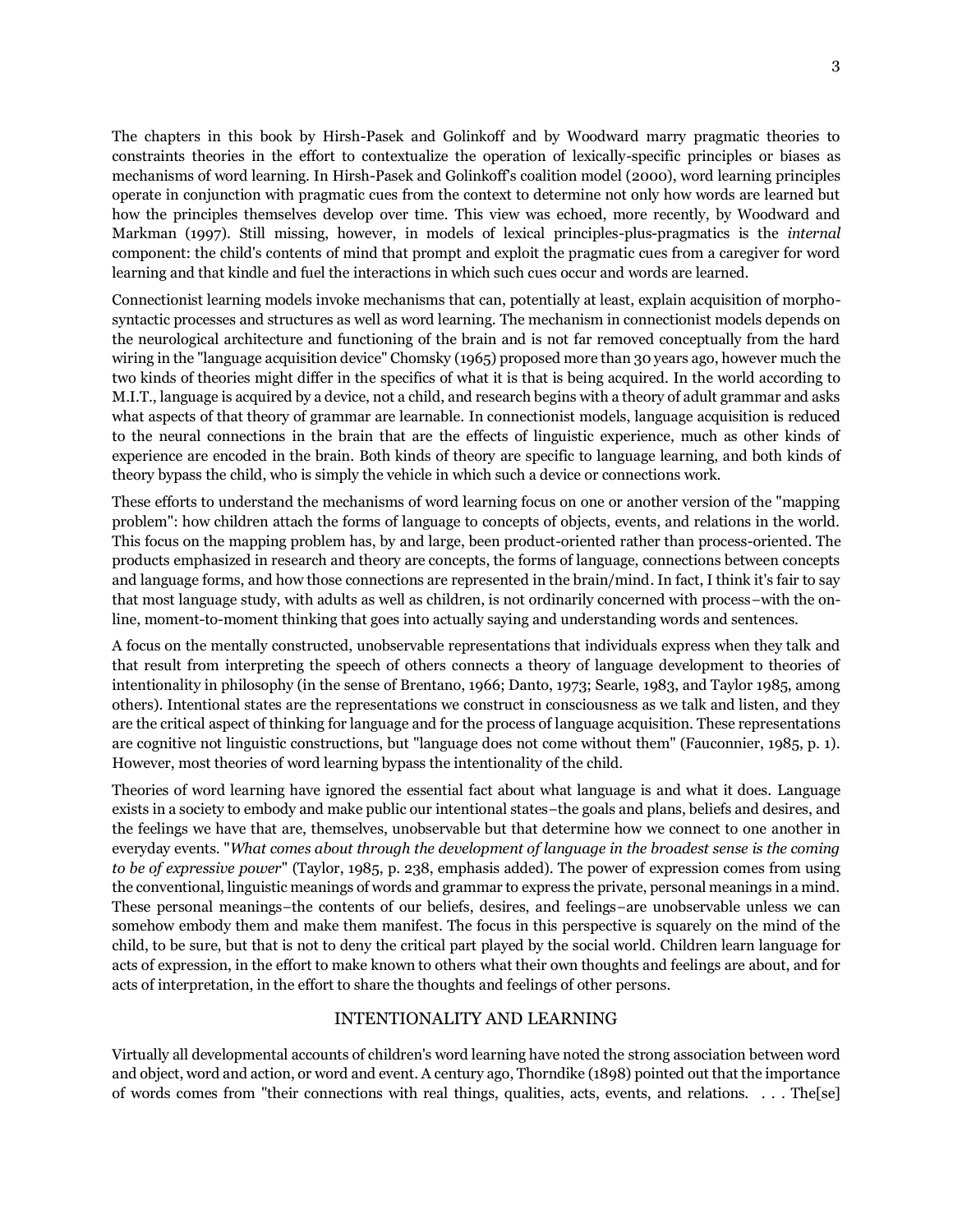connections operate in a mental 'set' and under the influence of more or less of the hearer-reader's entire mental equipment." He was the original 'connectionist': The title of an anthology of his papers published in 1949, the year that he died, is *Selected Writings from a Connectionist's Psychology*. He pointed to the strength or weight of connections in terms of their "potency," and the resulting probabilities with which they influence what animals, including children and other persons, actually do. The relative ease with which connections are formed depend upon three basic facts: the frequency with which an act is done, the attention the individual gives to the action, and, perhaps even more important, the intention in the act or what he called "the impulse to act." Invoking attention and intention in a theory of learning anticipated the principle of relevance.

Good old-fashioned associative learning has to play a fundamental role in almost anybody's theory of how words are learned (Bloom, 1993), and associationism is the centerpiece of the chapter in this book by Smith (2000). While association clearly contributes to the process of learning, it is just one component of the word learning process. Still missing are the affective and motivational components of word learning captured by the principle of relevance, which determines the particular words a child learns, and the principle of discrepancy, which determines why words are learned. Also missing is the cognitive impetus captured by the principle of elaboration, which propels a child's progress in language development forward and determines why more words and eventually a grammar must be acquired.

I have described the part played by associations in word learning in Bloom (1973, 1993) and pointed out, in particular, that children experience words (or signs) as one part of a complex event. When a child hears a word (and perhaps a larger speech unit like a phrase or sentence), the linguistic units are entered in memory along with other perceptual and personal data about their circumstances of use. The data for these associations come from the perceptual and functional contingencies experienced with the word, and these can include very many things in addition to an object in the context. Hearing a word is invariably only one element in an episode along with other elements that include persons, objects, actions, and the relations between them.

At first, the word is not separate from the episode in which it was first encountered and enters the memory system as a virtual fusion of form and content—a "word-image representation" that provides the basis for proceeding to consolidate the word's meaning in subsequent encounters (Bloom, 1973). Because word and episode are at first linked in memory, recalling the word is interdependent with recalling other aspects of the episode. I described how the earliest words can be highly restricted in their use, for example the word "car" said only when cars go by under the bedroom window and not extended to cars seen in any other circumstances, and cited similar examples of such underextensions from the early diary studies (see, more recently, examples reported by Dromi, 1987). Thus, when some aspect of the same or similar episode reappears, these reencounters are cues for reactivating and recalling the word/episode compound from memory. Because the word is represented in memory along with something of the circumstances of its first encounter, early words are strongly 'context-bound. Repeated encounters with a word in other contexts sharpen the boundaries of the word's meaning and broaden its extension to like circumstances. Thus, words are not mapped to isolated representations as the typical wordlearning experiment would have it.

The importance of ostensive naming and association has always figured in descriptions of early language learning, beginning at least with St. Augustine in the 4th century, who professed to recall and recount his own personal history of language acquisition (see Bloom, 1993). Ostensive-inferential pragmatic signals--a glance, a shrug, a frown--are pervasive, and language does not occur without them (Sperber and Wilson, 1986). Both infants and their caregivers depend on these signals before language. The pragmatic signals available to the language-learning child figure prominently in several theories of word learning (e.g., Baldwin, 1993, and Tomasello, 1992a) and have been incorporated into theories of lexical principles and constraints (Hirsh-Pasek & Golinkoff, 1991; Woodward & Markman, 1997). But these signals go in both directions, and the adult in an interaction depends as much on the cues that the child provides. Ostensive learning depends upon a speaker and listener having the same thing in mind, and both child and caregiver provide relevant cues for creating shared contents of mind. Children do not "wait around for someone to name what they have in mind" (as someone pronounced in criticism of the intentionality model), but neither do they wait around for other persons to point things out to them and name them. Indeed, much of language acquisition occurs outside of ostensive episodes,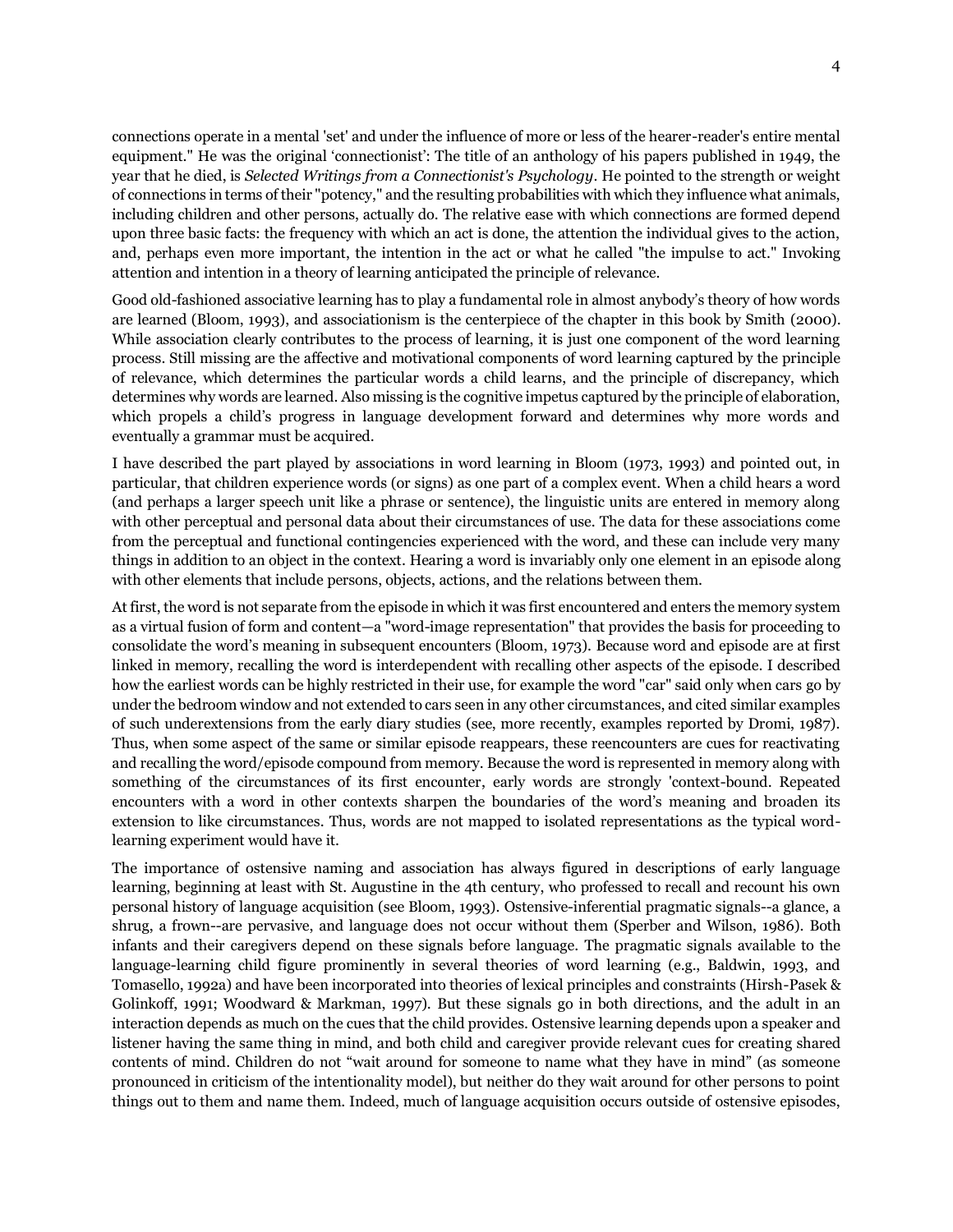at least as these have been typically described, and extends far beyond the paradigm case in child language research of 'pointing out' (see Gopnik and Meltzoff, 1987, for discussion).

Children begin to acquire words slowly at first, in the second year, and their early words are fragile, tentative, and imprecise as they grope to find the associations that connect the different circumstances in which words are experienced (Bloom, 1973). But some time toward the end of the second year they begin to use many different words and to use words more frequently and more easily. The words learned in the 2nd year do not replace the pragmatic signals and emotional displays which had served the younger infant so well in the 1st year. Children continue to express their feelings through displays of emotion as they learn the words to articulate what their feelings are about: the words which name the objects and circumstances of their emotional experiences, words like "more," "gone," "Mama," "cookie," "fall down" (Bloom, 1993). Because these words give public expression to a child's private meanings, other persons can know them, share them, and perhaps do something about them.

#### THE CHILD'S INTENTIONALITY AND LANGUAGE DEVELOPMENT

The intentionality model shown in Figure 1 (from Bloom & Tinker, 1999) has at its core the tri-partite model of language content, form, and use that Margaret Lahey and I introduced more than 20 years ago. Linguistic forms−sounds, words, syntax−are only part of what language is. *Form* requires *content*, because language is always *about something*. And form and content require the pragmatics of language *use,* because language is used differently in different situations according to pragmatic circumstances and communication goals. Only one or the other of these components, notably form alone, cannot by itself be a language−rather language is, necessarily, the *convergence* of content, form, and use (Bloom and Lahey, 1978). The child's theory of language is always directed at the target language, but what the child knows and is learning about language at any point in time is contextualized in everything else the child knows and is learning about the world of persons, objects, and events.



*Figure* 1. Model of developmental processes for language learning (Bloom & Tinker, 1999).

A model of language that encompasses language content and use as well as linguistic form means that language will never be acquired, in the first place, without *engagement* in a world of persons, objects, and events−the world that language is about and in which language is used. A model of language development, therefore, needs to embrace the part played by the social and emotional factors in language learning that are conceptualized here as engagement. Children are engaged, from the beginning of life, with other persons, and the intersubjectivity that develops between infant and caregivers in the first year is the foundation for a child's social connectedness throughout life. Emotional expressions are available for sharing and for creating and maintaining intersubjectivity, virtually from birth. By the time language begins toward the end of the first year, infants' emotional expressions are well-established for sharing what they and others feel and think.

However, the result of cognitive developments in the first year is that children have contents of mind that are increasingly elaborated and discrepant from what other persons can see and hear in the context. As infants remember past events and anticipate new events, they have intentional states with beliefs, desires, and feelings about things which other persons cannot yet know and which cannot be expressed by emotional expressions. A child will have to acquire a language when emotional expressions cannot be explicit enough, and caregivers cannot exploit clues from the context for understanding−when the objects of the child's belief, desire, and feeling are not already evident. Language can not only express contents of mind but can also articulate the objects, roles,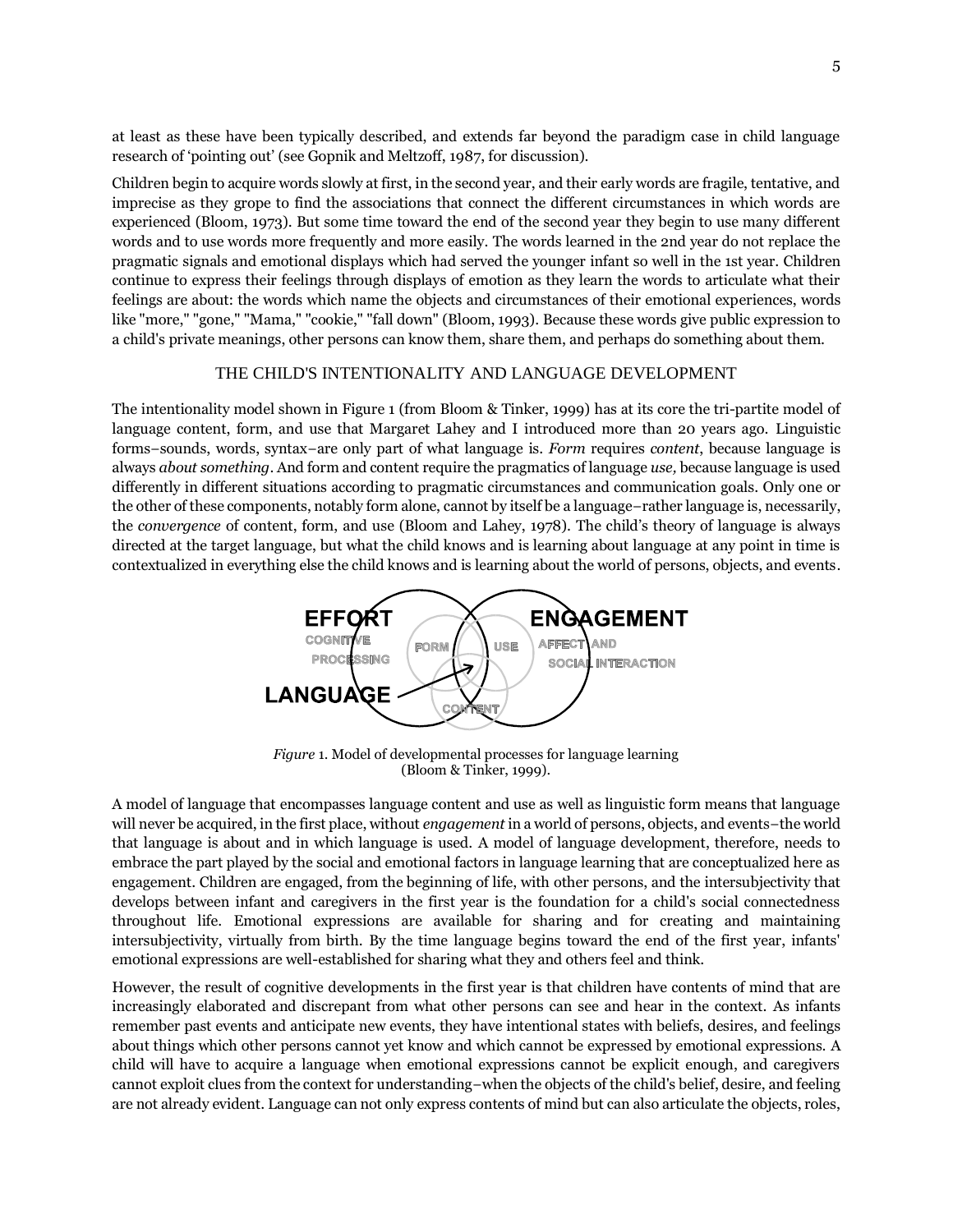and relationships represented in intentional states in ways that emotional displays cannot. Children learn language, therefore, because they strive to maintain intersubjectivity with other persons, language has to be learned when what the child has in mind differs from what someone else has in mind and must be expressed in order to be shared.

While engagement encompasses the child's emotional and social directedness for learning a language, the component of *effort* captures the work it takes to learn a language and the cognitive processes that are required. Learning and using words for interpretation and expression put demands on a young child's essentially limited cognitive resources. For example, at a minimum, *learning a word* requires that the child construct an intentional state representation out of data from perception and data recalled from memory; associate the word with an element or elements in that representation; and encode the word and its associated contingencies in memory. At a minimum, *using a word* requires that the child both construct and hold in mind an intentional state representation; retrieve the word from memory for expressing an element or elements in the intentional state; and articulate the word in an expression.

These processes for word learning and expression often happen together, which compounds the effort that each requires. And, in addition, because words are not expressed apart from a child's emotional responses and other actions or interactions in the world, the cognitive resources available for words must be shared between, among other things, emotional expression, learning about objects and relationships between objects in play, responding to what someone else says in conversation, and so forth. Such effort that learning and using the units of language require tends to be overlooked, especially when the processes involved are attributed to mechanisms external to the child, such as the social context, or a language acquisition device, or neural networks, or lexical principles, constraints, and biases.

In sum, language is learned in a dialectical tension between engagement and effort. *Engagement,* which provides the motivation for learning language, together with the cognitive *effort* required for language, draw on the young child's affective and cognitive resources. The principles of relevance, discrepancy, and elaboration mediate between engagement and effort. Relevance determines the things that capture a child's engagement for linguistic learning and interaction. Discrepancy between what the child and others have in mind determines the need to exert the effort required to learn and use language. And increasing elaboration of the contents of mind causes effort to be extended towards learning and using increasingly more complex and abstract language forms and functions.

#### *Engagement and Word Learning*

A word the child hears is relevant when its target is part of what the child has in mind, a part of the representation in consciousness that is the child's intentional state at the time. Children surely hear many words that are not relevant to what they have in mind, but the words they will learn are those that are relevant to the things (persons, objects, events, actions, states, and relations between them) they do care and know about and that are, therefore, the objects of their engagement.

Relevance is not the same as salience. For example, the Empire State building at 34th Street in New York City is salient to people riding the 5th Avenue bus downtown, but not necessarily *relevant* unless they are reminded to meet someone on the corner of 34th Street. What is salient in the context becomes useful to the child only when it is pertinent and bears upon the elements, roles, relations in the configuration in the child's mind, that is, when it is "information worth processing." To be sure, what the child has in mind changes on hearing words and when the child's attention is drawn to something new, but that is the consequence of all acts of interpretation.

A recurrent claim in the literature, following Quine (1960), is that a new word could theoretically mean many things in the situations in which a child hears it: How is the child to know that "rabbit" does not mean hop, ears, tail, furry or any one of the things it could mean? When the child sees a 2nd rabbit hop by and hears "more," why should the word *more* mean something other than "rabbit"? The answer is that the principle of relevance narrows the range of possible meanings the word could have on the occasion of the child hearing it. Relevance in word learning scenarios is determined by three things. One is the child's *engagement* in whatever is the focus of attention. The extent to which a child finds a task interesting will determine the level of engagement that the child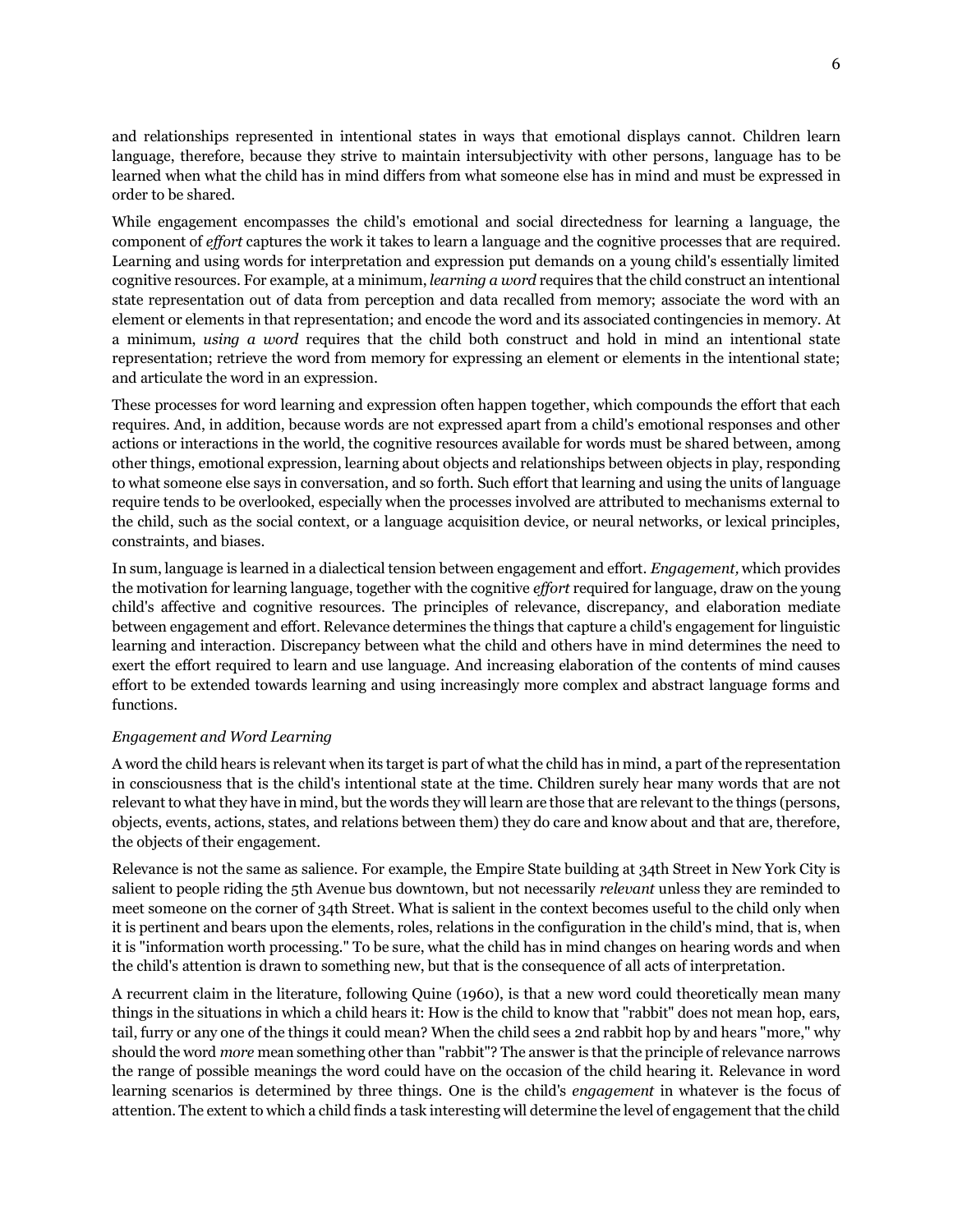brings to the task (Renninger, 1990; Renninger & Wozniak, 1985). The second determiner of relevance is *conceptual structure* in the knowledge base and the concepts of objects (like rabbits), and relations (like recurrence), that the child is also learning. Children more readily learn words that name things they are learning about, and they are more likely to be engaged in learning something new than when presented with what is already familiar and well-known. The third determiner of relevance is the child's *focus of attention* and the extent to which an adult shares that focus of attention when saying words. If the child's focus is on the whole object, then the child will provide signals to an adult to assure a connection between the word and the whole object, so that is what the child will take the word "rabbit" to mean. But if the focus is the rabbit's ears, then the child will assume the word "rabbit" means ears until persuaded otherwise when, in another situation, the focus is not on the ears but on the object, and the child hears "rabbit" again.

Invoking the Quinean dilemma simply does not fit the typical situations for either word learning by infants (Nelson, 1988) or language use by adults: "The speaker-listener does not consider all the interpretations of a sentence and then discard the inappropriate ones. . . . starting from the [mental] configuration already available . . . the potential of a sentence is always far less than its general potential for all possible configurations. (A brick could theoretically occupy any position in a wall, but at any stage of the actual building process, there is only one place for it to go)" (Fauconnier, 1985, pp. 168-169). Fortunately, like Fauconnier's brick, the word a child hears will already have its target in the child's mind, more often than not, because caregiver speech to children is overwhelmingly *responsive* (Bloom, Margulis, Tinker, & Fujita, 1996). In actually occurring word learning scenarios, a child hears words that name elements, roles, and relations already in mind. Children aren't depending on adults to direct their attention to an object and then name it, as in the typical word learning experiment.

Evidence for the principle of relevance for word learning is abundant enough in the literature as to make its assertion virtually self-evident. Studies of infants and mothers have revealed again and again that communication between them occurs in contexts of "joint attention" (Bruner, 1977; Tomasello, 1992a) that assure the adult's contribution to the exchange will be relevant. The extent to which caregivers name the object that a child is attending to determines the words a child learns and subsequent vocabulary growth. Children evidently learn more words when caregivers tune into and say something about the objects of attention (Masur, 1982; Tomasello & Akhtar, 1995). Similarly, an optimum occasion for learning language forms is provided when caregivers fail to understand an infant's expression and "negotiate" the form of the message in subsequent exchanges (Golinkoff, 1986). When this happens, infants are presented with the forms that can more successfully articulate what they have in mind.

However, the focus in studies of joint attention between child and caregiver is rarely on the importance of attentional processes for language development *from the child's point of view*. Rather, the emphasis in studies of joint attention is typically on the part played by the adult, who does or does not take the child's attentional focus into account in the interaction, rather than the child, who provides the signals that direct the adult's attention. It is the child's intentional state that determines joint attention more often than not, as children invariably take the lead in their everyday conversations with adults (Bloom, Margulis, Tinker, & Fujita, 1996; Harris, 1992; Howe, 1981) and in their play activities as well (Bloom & Tinker, 1999). Even mothers' efforts at setting up routines, games, and formatting in the exchanges that occur between them (the prototypical kinds of scaffolding events) are prompted most often by something a child looks at, touches, or says (Maher, Lucariello, & Bloom, 1999). Evidence is now accumulating to show that it is a caregiver's *responsiveness* to a child rather than the adult's direction or external 'scaffolding' of the interaction that determines the interaction between them (Bloom, 1993, 1997; Bloom, Margulis, Tinker, & Fujita, 1996). Moreover, the extent to which caregiver speech is responsive is a much stronger predictor of word learning than is the mere quantity or amount of speech a child hears (Bornstein, Tamis-LeMonda, & Haynes, 1999).

Since feelings and emotions are central to engagement with the personal and physical world, we might expect children to talk about those things they have feelings about, and this expectation was borne out in a study of the timing relation between saying words and expressing emotion (Bloom & Beckwith, 1989). When compared to their baseline rates of emotional expression−how often they might be expected to express emotion at any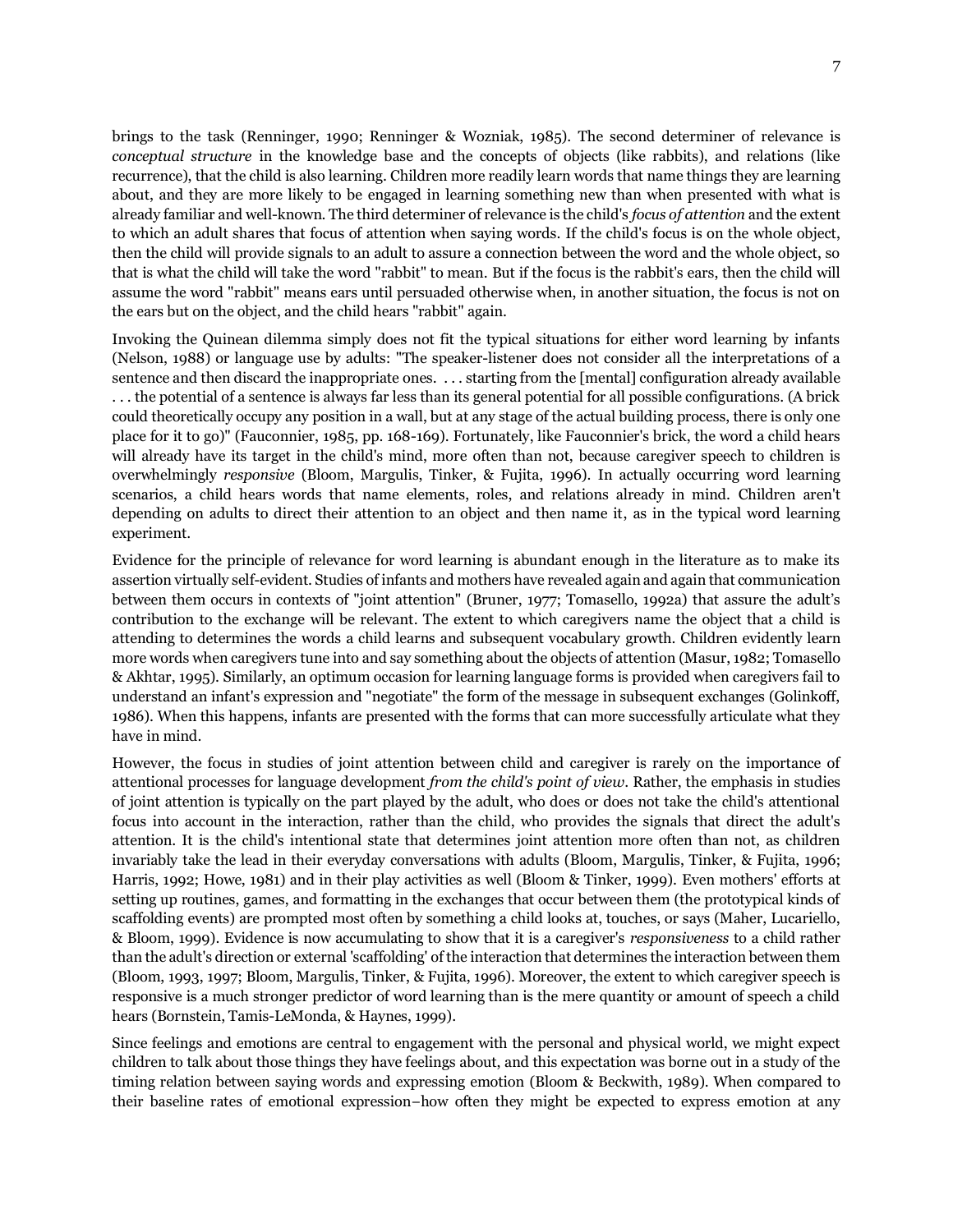particular time−children were most likely to be expressing emotion immediately after the moments when they were talking). However, they were not naming the individual emotions and learning emotion labels, but talking about about the objects, causes, and circumstances of their feelings. They used words *to express what their feelings were about* while they continued to express how they were feeling through displays of positive and negative affect. They were, therefore, talking about those things they cared about, providing evidence of their engagement, consistent with the principle of relevance. However, the results of this study also showed the effects of effort: The engagement evident when children expressed more emotion around speech, than predicted by their baseline rates, was qualified by the effects of the effort that both saying words and expressing emotion can require.

#### *Effort and Word Learning*

The mental processes for saying a word or sentence begin with a plan (in the sense of Miller, Galanter, and Pribram, 1960). That mental plan entails several things (at least), including constructing an intentional state, which is the child's mental meaning, and then accessing the words, syntax, and procedures for articulating and expressing the mental meaning. In an earlier study, we saw the effects of the effort required for this on-line processing in the variable length and completeness of two-year-olds' early sentences (Bloom, Miller, & Hood, 1975). When a child's sentence included words that were newly learned, or certain kinds of complexity like negation or prepositions in a verb complement, or the sentence did not have support in the accompanying discourse, the effect was an increase in cognitive load. Children said sentences like "Mommy read book" and "no read book," but not the complete sentence \*"Mommy no read book." Negative sentences, or sentences with newly learned words, or sentences without discourse support were shorter, because negation and using new words in a sentence 'cost' the child extra cognitive effort. And the converse was also true: Using frequent, earlier-learned words, with accompanying discourse support and without added complexity, increased the probability that sentences would be longer and more complete (Bloom, Miller, & Hood, 1975; see, also, P. Bloom, 1989; Valian, 1991).

Thus, learning something of the language doesn't mean that access for expression is automatic; far from it. Rather, the probabilities of saying words and sentences in one or another situation are determined, at least, by the ability to construct a mental meaning, by how familiar and frequent the linguistic forms and their meanings are, and by either support or competing demands from accompanying discourse. There is considerably more to language development, therefore, than just acquiring the words and procedures for sentences.

Engagement is required to begin with. Children will be guided in their language learning by what is relevant in the input to what they have in mind, and motivated to learn the language in order to express contents of mind that cannot otherwise be known by other persons−the principles of relevance and discrepancy that build on corresponding developments in emotionality and social connectedness. But effort is required as contents of mind become increasingly elaborated, requiring the child to learn increasingly more complex and abstract aspects of the language for expression and the articulation of more elements, roles, and relations represented in intentional states.

However, the original study by Bloom, Miller and Hood (1975) and other, subsequent studies of such 'competition' effects looked only at aspects of linguistic behavior: lexicon, syntactic complexity, and discourse. More recently, we have studied children's early word learning in relation to non-linguistic behaviors and actions, including emotional expression (Bloom & Beckwith, 1989), play with objects (Bloom & Tinker, 1999), and conversations with mothers (Bloom, Margulis, Tinker, & Fujita, 1996). The relation between these several kinds of behavior to a child's language, on-line in the moment-to-moment temporal contingencies of everyday events, showed the effects of both effort and engagement and provided evidence to support the centrality of the child's intentionality for word learning.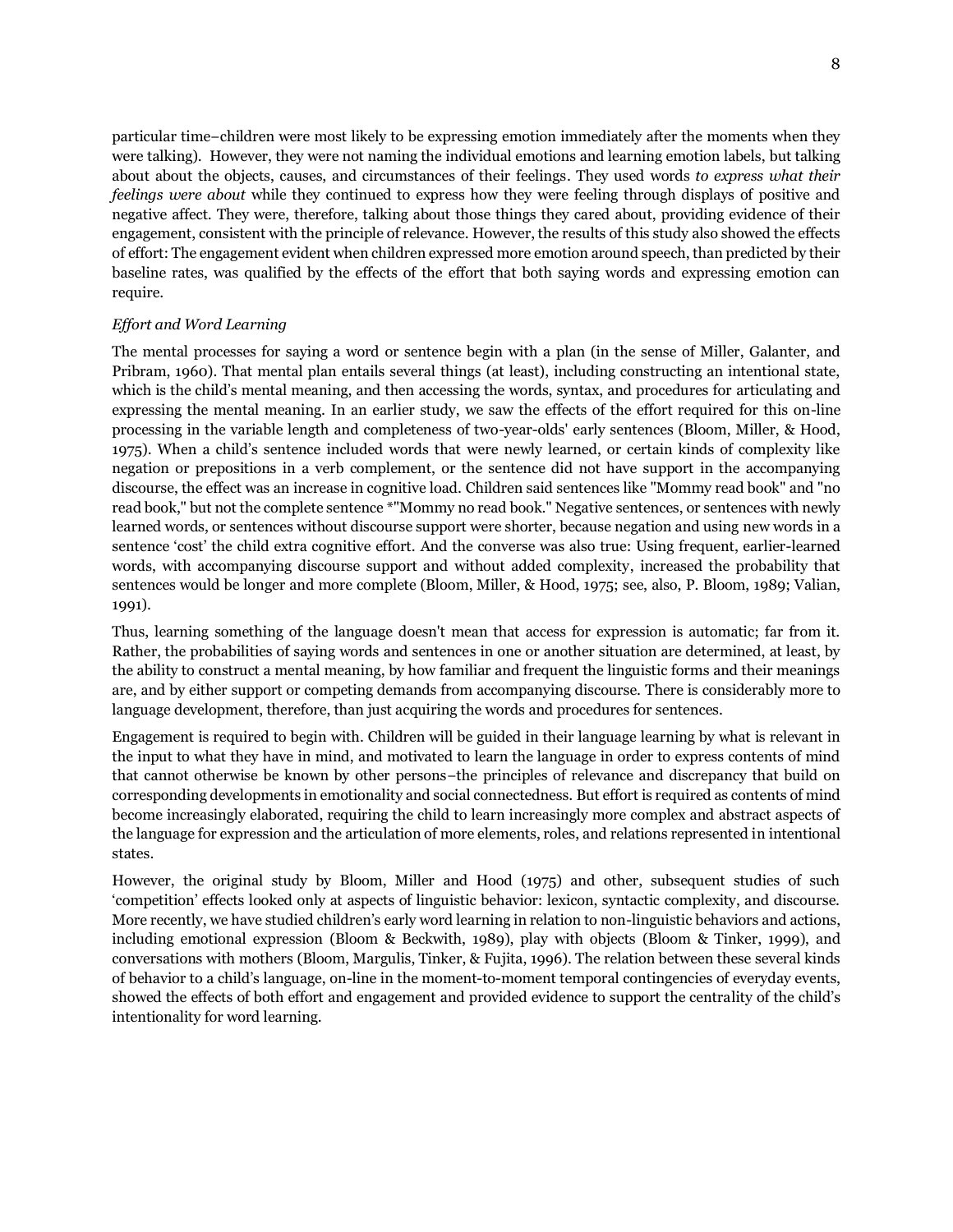## EVIDENCE FOR THE INTENTIONALITY MODEL OF LANGUAGE DEVELOPMENT

The evidence for the Intentionality Model includes, in particular, the generality of the principles that guide word learning, the child's agency in word learning, and the engagement and effort entailed in the process of learning words.

#### *Generality of Word Learning Principles*

Children learn different kinds of words, not just object names, and for many 1-year-olds, more than half the different words they know are not object names. However, with rare exceptions, the principles, biases, or predispositions that have been offered to explain word learning are, first, not only language-specific and, more particularly, *lexically* specific because they have to do only with learning words, but lexical principles and constraints are typically *object* specific, having to do only with how children learn names for objects. Important examples are the "Whole Object Assumption" (Markman, 1989, 1992) and the "Principle of Object Scope" (Golinkoff, Mervis, & Hirsh-Pasek, 1994; Golinkoff, Shuff-Bailey,Olquin, & Ruan, 1995): On hearing a new word, a child will assume it names a whole object rather than a part of the object, or one of its properties, or something related to it. Object-specific lexical principles (constraints, biases, or assumptions) are consistent, however, with much of the history of research in word learning in their emphasis on object names, since nouns are the largest syntactic class of words in the adult language, and they are relatively easy to study experimentally.

The importance of words in children's early vocabularies that are not names of objects was first described by Bloom (1973), for relational words and person names, and by Nelson (1973) with respect to individual differences. These early results have since been confirmed by many others (e.g., Bates et al., 1994; Gopnik, 1982; Hampson, 1989; Lieven, Pine, & Barnes, 1992; McCune-Nicolich, 1981). In our study of children's early vocabulary, the words of 14 children were sampled every month, beginning when the children said their first words in our playroom observations (at about 13 months, on average) and continuing through the succeeding months until one month after they showed a vocabulary spurt (at about 20 months, on average) (Bloom, Tinker, & Margulis, 1994).

If object-specific lexical principles help get word learning off the ground, as has been claimed, then we might expect more object words to be learned early in this period, followed by a relative decline in object names as children learn to "override" a constraint like the Whole Object Assumption (Markman, 1992). However, plotting the average percent of object names among the new words the children learned from one month to the next revealed that object names made up less than 40%, on average, of new words each month. Object names also made up less than half of all the words, new and old words, in the children's total vocabularies each month. Even after removing the one child who consistently had the lowest percentage of object words, the result was the same: On average, 30% to 39% of the different words (word types) said each month by the remaining 13 children were object words.

A similar result was obtained for the more than 11,000 word tokens the children said in this period; only 33.3% of tokens were object names. The continuum of word learning was divided into two periods, one period encompassing the months up to and including the month before the vocabulary spurt, and the other period encompassing the month of the vocabulary spurt and one month after. In the two periods before and after vocabulary spurt, 34.8% and 32.5% of word tokens respectively were object names, on average, consistent with the rates of object names among word types reported overall. Thus, object words were not more likely to be learned earlier or later in the period of word learning and also not more likely to be learned either before or after the vocabulary spurt.

When person names (including 'Mama' or its equivalent) were included along with object words, both object words and person names together accounted for 40.6% of word types and 43% of word tokens of all the children's words up to and including the month after vocabulary spurt. A 50-word vocabulary is often used as a milestone in word learning. When the size of the children's vocabularies reached 50 words, the mean percent of object words was 36.3%, with a range from 10% to 50% for the individual children, and object names represented 50% of the first 50-words of only one child (Bloom, Margulis, Tinker, & Fujita, 1996). These findings are consistent with many other studies of early vocabulary, whether the result of observing spontaneous speech or mother report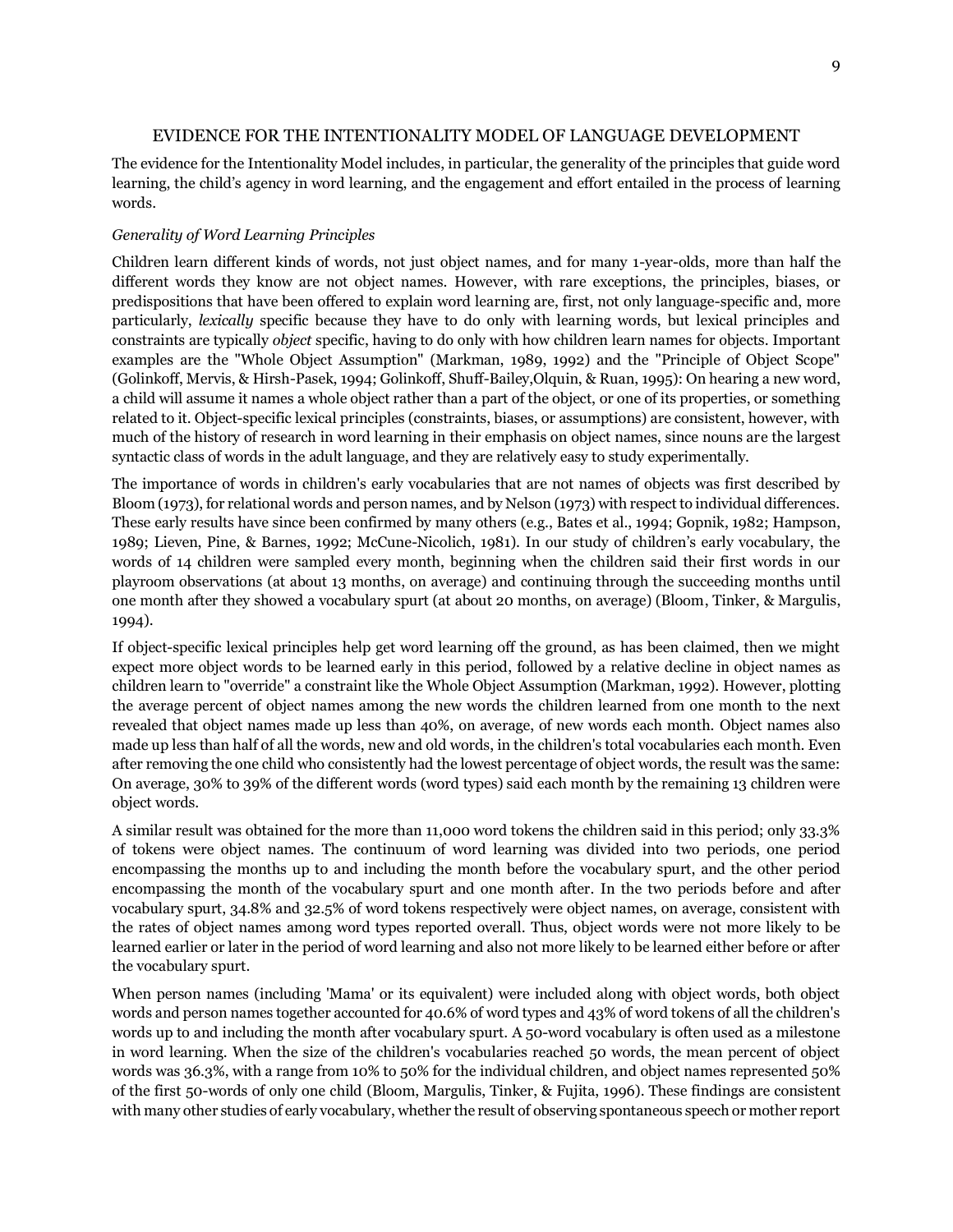(e.g., Bates, Bretherton, & Snyder, 1988; Bloom, 1973; Fenson et al., 1994; Gopnik, 1982, 1988; Gopnik, Choi, & Baumberger, 1996; Hampson, 1989; Hampson & Nelson, 1993; McCarthy, 1930; Nelson 1973; Pine, 1992; Tardiff, 1993).

Neither do object words necessarily become more important as children learn procedures for sentences. We have now extended the analysis to the children's vocabularies at the time they made their transition to multi-word speech (the month in which MLU reached or passed 1.5 words); the findings are presented in Figure 2 along with the original results reported by Bloom, Tinker, & Margulis (1994). Most of the words in the children's spontaneous speech are still not the names for objects−in fact, an even smaller percentage of their vocabularies consist of object nouns. In the 3-month window around VS, object names represented about 37% of the new words that appeared each month, on average. But at the time the children were making their transition to sentences, object words represented only about 26% of the new words they were using. Evidently, the children had a lot to learn about the language, and learning object names was not necessarily their top priority. See Figure 2.



Months Between Language Developments

*Figure* 2. Number of new words each month and the number of new words that were object names, from First Words (FW) through Vocabulary Spurt (VS), to the month after the transition to Multi-Word speech (MW). The breaks in the continua indicate differences among the children in the number of months between the language achievements. Data are shown from FW through VS+1 for 14 children (Bloom, Tinker, & Margulis, 1994) and 11 of the same children in the 3-month window around MW (unpublished data).

The mean number of words in the children's vocabularies through MW+1 was 204. In the normative data based on the CDI (Bates et al, 1994), a decline in the proportion of object names also occurred when total vocabulary was about 200 words, which may well have coincided with the transition to syntax by the children in that study. Many studies have reported the increase in verbs relative to nouns at about this time. Learning object names, therefore, seems to become less, not more important as acquisition progresses. If we had used the CDI and asked the mothers which words they thought their children knew, then we expect they would have reported many more object names in their children's vocabularies (and also more of other kinds of words as well). In some studies, particularly those using mother-report measures, the proportion of nouns reported has been as high as 60%. However, even when mothers report that 60 or even 70% of the words their children know are object names, a theory of word learning has to account for how those children learned 30 to 40% of their words. In sum, theories of word learning need to be considerably more general, because children are not just learning object names. Principles of word learning have to explain how a child can learn any kind of word.

The representation of object names in the vocabularies of the one-year-olds we studied was also consistent with the relative frequency of object names in the speech these children heard from their mothers in the same observation sessions (Beckwith, Tinker, & Bloom, 1989). Moreover, the distribution of nouns in both the child and mother speech is the same as reported by Hudson (1994), from analyses of a variety of written and spoken texts from both adults and children, showing that common nouns make up about 37% of all word tokens. It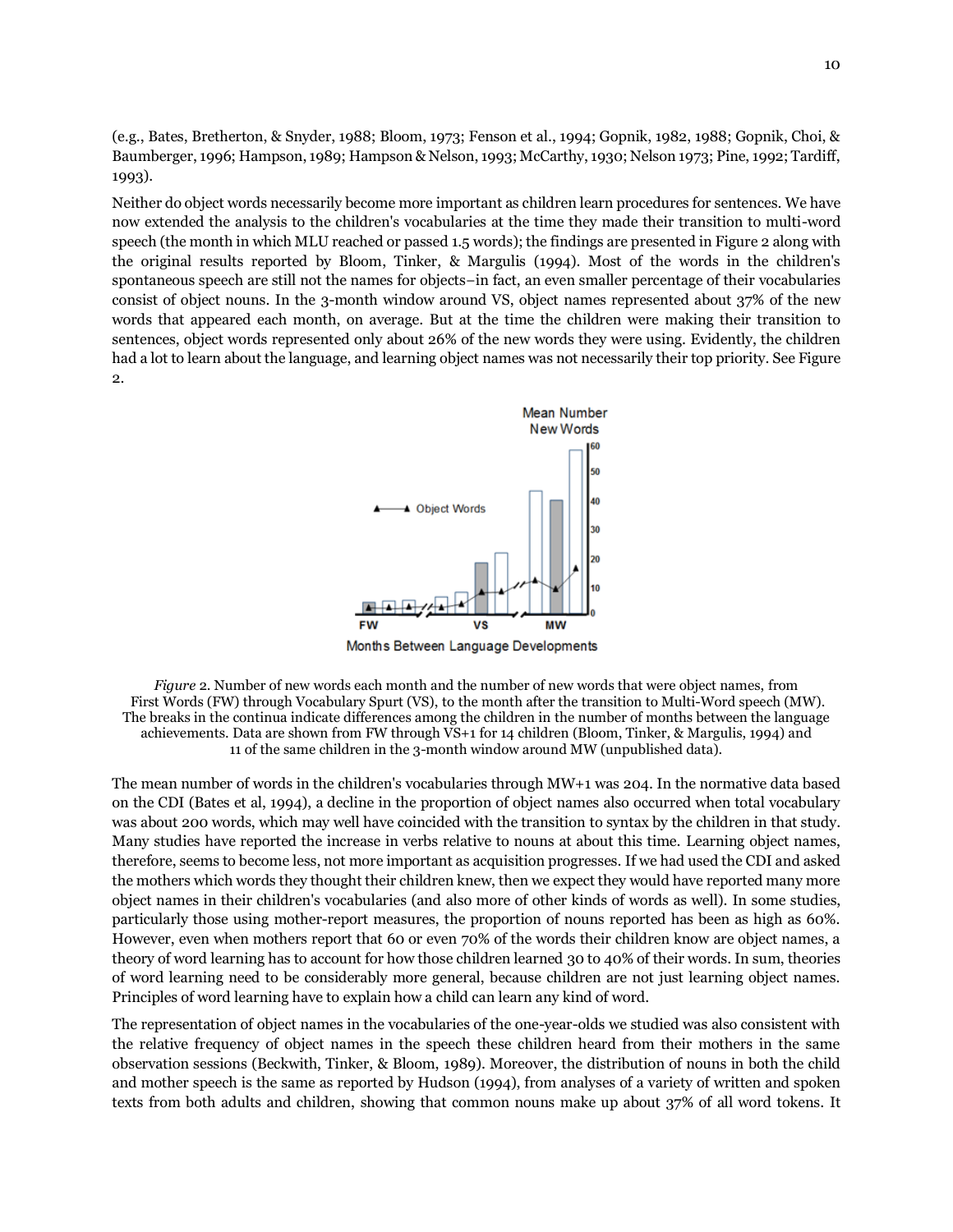doesn't seem to matter, evidently, whether one is sampling the words used in adult or child texts, or in written or spoken texts, the relative frequency of common nouns is less than 40%.

The message is clear: Object names represent less than half of the words in the everyday texts of either spoken or written discourse, from both adults and children. How, then, could object-specific lexical principles explain word learning? If many or most of the words children acquire, and most of the words they use in their running speech are not names of objects, then more general principles are required to explain how a child will learn any kind of word, not just object words (Bloom, 1993, 1997).

Invoking object-specific principles to explain word learning also separates the acquisition of the lexicon from the rest of the language a child is learning, particularly the procedures for sentences. Grammar is inherently relational in that its function is to specify the relations within and between objects, states, and events. Before children begin to use syntax, words such as *more*, *up*, *on* that name relations figure prominently in their singleword vocabularies. Verbs, which are quintessentially relational, increase in frequency and number toward the end of the single-word period in anticipation of the transition to syntax (e.g., Bates, Bretherton, & Snyder, 1988; Bloom, 1973, 1993; Gentner, 1982; Goldin-Meadow, Seligman, & Gelman, 1976; Tomasello, 1992b). We have proposed repeatedly that acquiring the structures of grammar goes together with learning the words of the language, its verbs in particular (e.g., Bloom, 1981, 1991; Bloom, Lifter, & Hafitz, 1980; Bloom, Lightbown, Hood, 1975; Bloom, Merkin, & Wootten, 1982; Bloom, Rispoli, Gartner, & Hafitz, 1989); see, also, Pinker, 1984, 1989; Tomasello, 1992b). Thus, children need to learn different kinds of words for their early vocabularies, not just object names, and general principles of language learning are required, such as the three principles of the intentionality model of language development described here.

The principles of relevance, discrepancy, and elaboration explain other phenomena of word learning in addition to the variation in the kinds of words that children learn. For the children in our studies, developments also occurred from first words to vocabulary spurt in the mental meanings their words expressed (Bloom, Beckwith, Capatides, & Hafitz, 1988). If the principle of elaboration is correct, then development ought to occur in the expression of intentional states with multiple elements, roles, and relations between elements such as mental meanings that include an action. Dynamic meanings directed at actions have several elements with different roles and relations between them according to the details of the action. These can include an actor or agent of the action, an object affected by the action, an instrument for the action, the place to which an object is moved, and so forth. Static, stative meanings without an action, other than one of 'picking out,' usually have a focus on only the single element that the child has in mind while showing, giving, pointing, or otherwise presenting. Expression of both sorts of meaning increased in the period from first words to vocabulary spurt. But the development that occurred at vocabulary spurt was in the relatively greater increase in expression of dynamic, action meanings compared to presentational, stative meanings. This increase in expression of action meanings anticipated the subsequent transition to simple sentences.

Thus, one development in the single-word period was an increase in number of elements, roles, and relations attributable to mental meanings directed at actions, consistent with the principle of elaboration. We looked also at whether the elements attributed to mental meanings expressed by the children's words were already evident in the circumstances in which the words were said. According to the principle of discrepancy, children will acquire words and the grammar of a language as their mental meanings become increasingly discrepant from the data of perception and must be expressed in order to be shared. Development in mental meanings ought to proceed in the direction of expressing what is anticipated rather than what is already evident in the context. Most of the children's words expressed meanings that were evident, directed as they were to things already present or in progress. The greater frequency of evident expression overall, at both first words and vocabulary spurt, was what one might expect from the often cited 'here and now' characterization of children's early speech. However, development occurred from first words to vocabulary spurt in the relative frequency of anticipated expression, with a greater increase in words expressing something about imminent actions and events.

In sum, development in the single-word period was in words that expressed mental meanings that were both increasingly elaborated, having multiple objects, roles, and relations between them, and also increasingly discrepant−meanings that could not otherwise be known to a listener because they were anticipated by the child,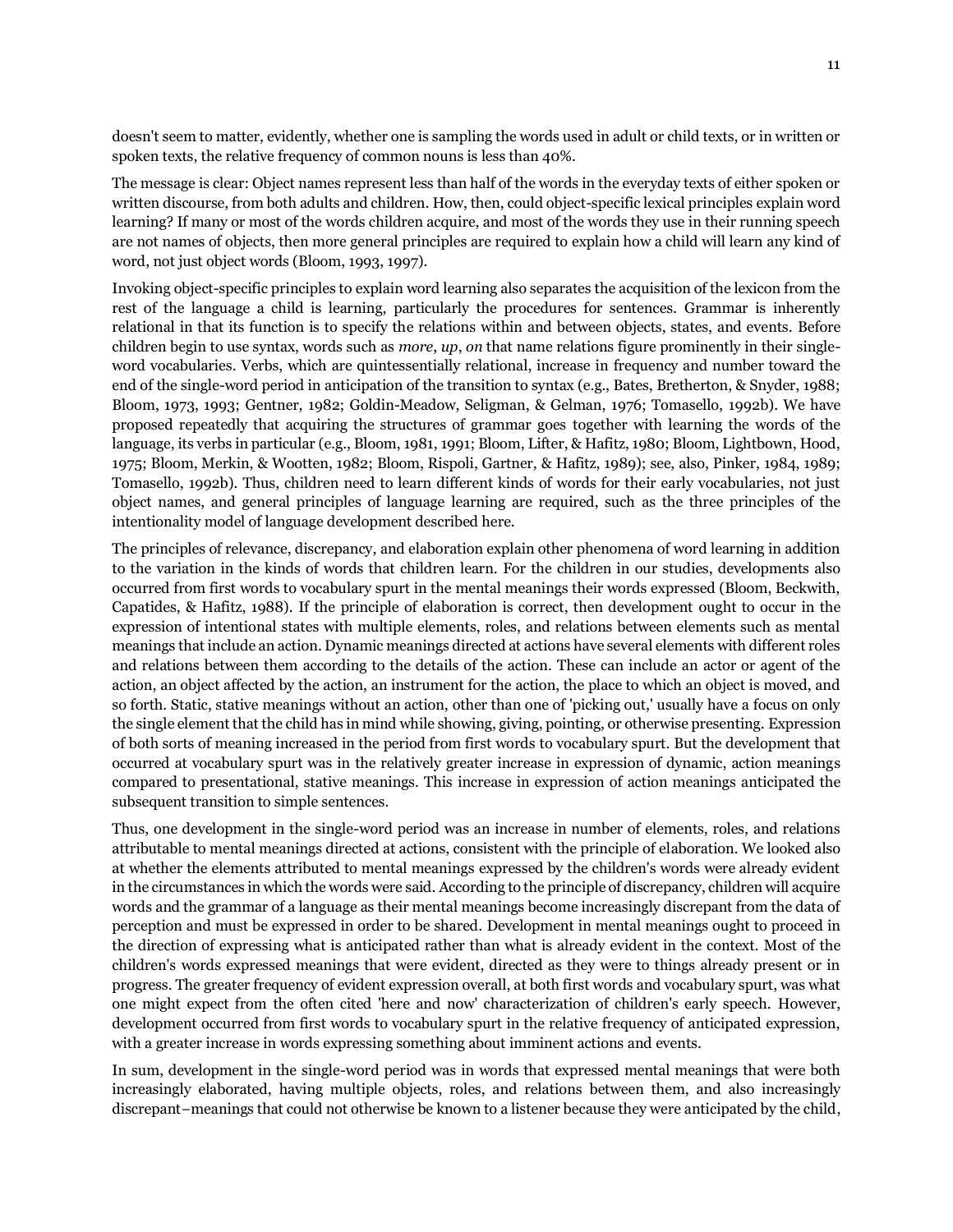imminent but not yet evident. Thus, the general principles of relevance, discrepancy, and elaboration account for the meanings that children's words express in addition to differences in the kinds of words they are learning. Lexical- and object-specific principles of word learning can account for neither.

#### *Child Agency in Word Learning: Who's in Charge?*

By themselves, lexical principles (biases, or constraints) as well as theories based on neurological architecture and brain function imply an essentially passive child, one who is depending on external mechanism rather than active mental and affective process in the course of development. A cornerstone of the intentionality theory of language development is that word learning is the product of the active mind of a child. Children strive to learn the words that can express what they have in mind. They work hard at interpreting the social and pragmatic cues in contexts of everyday living, first, to be able to attribute intentional states to other persons for sharing what others have in mind and, second, so they can 'read' the cues to things associated with a word that can yield its linguistic meaning. However, young children provide a rich array of cues to their own intentionality, so that other persons can make attributions of what they have in mind, and, indeed, caregivers depend on these cues for their interactions with infants and toddlers.

Recognizing inherent limitations on lexically specific learning principles or constraints, theorists have now acknowledged that such principles alone cannot account for word learning. Young children's impressive ability to make use of pragmatic cues in their social interactions have now been acknowledged and incorporated into lexical principles theories (Hirsh-Pasek & Golinkoff, 1991, 2000; Woodward and Markman, 1997; Woodward, 2000). The importance of pragmatic cues for word learning cannot be underestimated and was, in fact, a dominant influence on theories of language acquisition a generation ago (e.g., Bates, 1976; Bruner, 1975, 1983; Dore, 1975; Ervin-Tripp, 1973; McShane, 1980; Ryan, 1974) as well as more recently (e.g., Clark, 1991; Tomasello, 1992a; Zukow, 1990). The fact is that children depend on hearing words as one part of a complex interpersonal event. The circumstances of word use in everyday events are rich in visual and auditory cues--gazes, gestures, emotional displays, intonation, and the like−that point a child to understanding the significance of the words they hear (Bloom, 1973). Most recently, such pragmatic cues have been validated in experimental studies that richly demonstrate children's interpretive abilities (Baldwin, 1993; Tomasello & Akhtar, 1995).

Most research on the importance of pragmatic cues for word learning has assumed that it is the adult in an interaction who is responsible for constructing the word learning scenario and supplying the necessary cues to the child. To be sure, interested others are sensitive to the child's cues and tune into the child's focus of attention, but it is the child who provides the lead more often than not.

We've demonstrated the child's agency in the typical word learning scenario in two recent studies of one-yearolds and their mothers, one a study of the temporal and functional relationship between child and mother messages in their spontaneous conversations (Bloom, Margulis, Tinker, & Fujita, 1996), and the other a study of those interactions, in particular, that included mothers' formatting routines (Maher, Lucariello, & Bloom, 1999). The structure of the discourse context has long been invoked as the basis for word learning, but the typical assumption has been that word learning depends on the caregiver for both constructing the discourse and scaffolding the child's participation in it. We have shown, however, that conversations between children and their mothers are generated by the children from the beginning of word learning, and neither the interactions themselves nor learning the words in an interaction depend on adults' creating the dialog between them.

*Child-Mother Conversations.* In the study of the on-line temporal contingencies between child and mother speech, the tendencies for each to be talking before, during, and after the other said something were compared to the respective baseline rates of child and mother speaking overall. The results of lag sequential analyses at the time of the vocabulary spurt (mean age about 19 months), for the 12 children and mothers we studied, are presented in Figure 3. The horizontal line in the figure represents the baseline rates of either child or mother speaking. Baseline rate was the incidence of either child or mother speech as it was distributed throughout the entire observation and was, therefore, the chance probability of either one speaking in any given 1-sec interval. The vertical line in the figure represents the target speech events, when either mother or child was speaking. The data points represent deviations from baseline rates (in standard deviation units) during the target event and in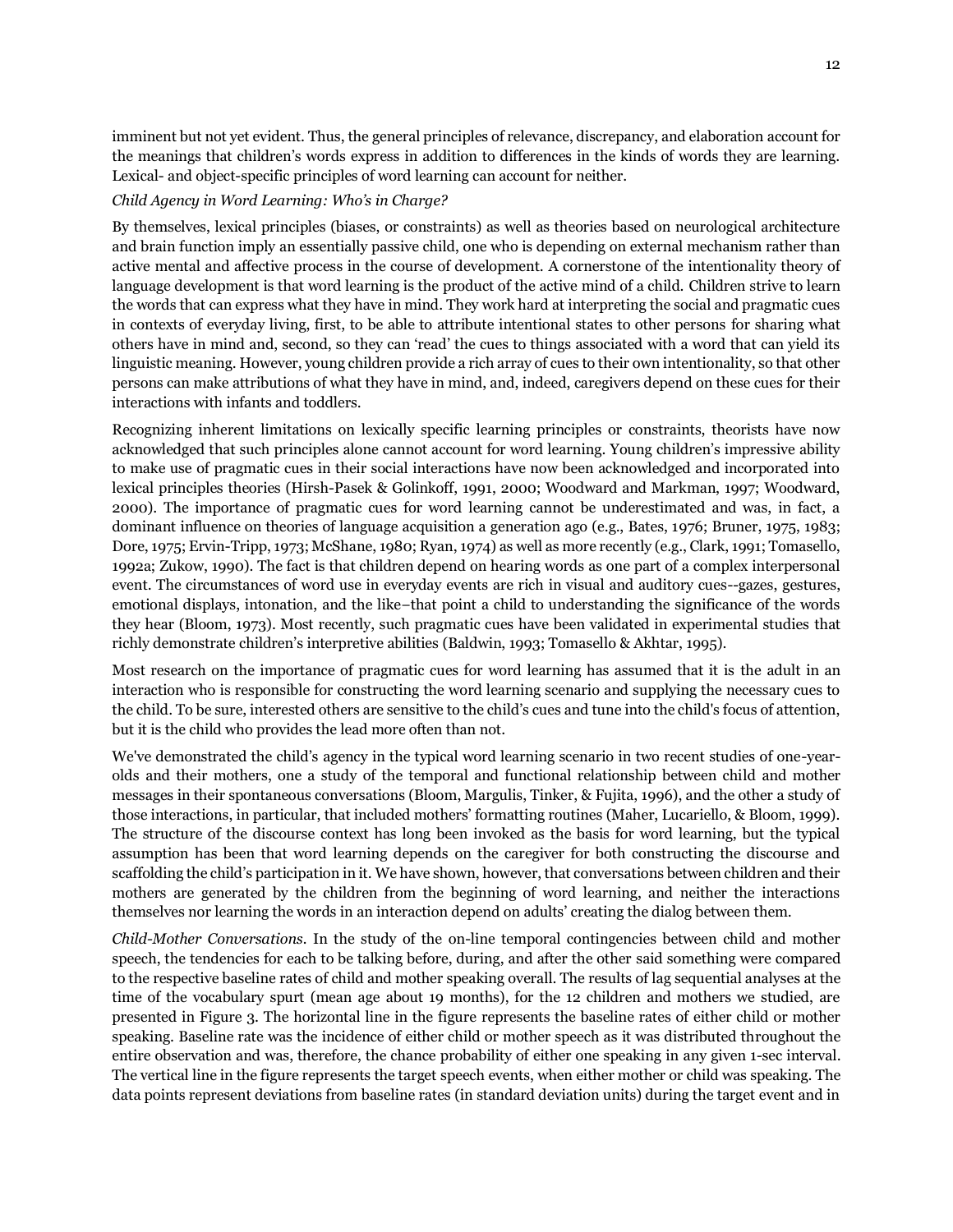each of the 5 1-sec intervals before and after the target (averaged here for the 12 child-mother pairs). Data points above baseline meant that the observed speech was greater than was expected given mother or child tendencies to be speaking overall in the playroom. Data points below baseline meant that the observed speech (in this case, during intervals of speaking) was less than expected.



Child or Mother Speaking

*Figure* 3. Temporal Patterns of Child-Mother Conversations: Tendency for child or mother to be speaking during the other's speech, and in the 5 1-sec intervals before and after, relative to their respective baseline rates of speech overall, shown as differences from baseline rates in standard deviation units (Bloom, Margulis, Tinker, & Fujita, 1996).

\*\*\*All 12 of the child-mother pairs in this study showed the same profile as the group. Compared to their baseline rates of talking overall, children were most likely to be talking before mothers' speech, less likely to be talking after, and least likely to be talking at the same time. Mothers, in contrast, were more likely to be talking relative to their baselines immediately after a child said something and less likely to be talking before. The result is shown here for the vocabulary spurt; the same pattern of interaction occurred at first words, but with greater excursions from baseline rates at vocabulary spurt than at first words. The temporal contingency of turn-taking, a highly relevant dimension of conversational interaction, was already evident at first words but was consolidated in the period of word learning between first words and vocabulary spurt. Other research has also shown that mothers are more likely to respond than to initiate conversations (Harris, 1992, with infants 16 months old and younger, and Howe, 1981, with 20- to 25-month-olds). One-year-old Swiss French speaking children initiated the majority of talk about immediate past events in a study by Veneziano and Sinclair (1995), while talk about distant past events was more often initiated by adults, who might be expected to have more prior knowledge (Lucariello & Nelson, 1987, and Sachs, 1977).

When mothers shared the child's topic in responding, they typically just repeated or otherwise acknowledged or clarified what the child had just said, and they were more likely to make a statement than to ask a question. Thus, while the mothers of these one-year-olds were taking a turn to keep the conversation going, they were not likely to make "extended replies," such as has been described with older children by Howe (1981). Children, in turn, shared the topic most often when mothers' prior speech functioned as discourse commentary and less often when mothers encouraged or discouraged their actions. Only about one third of child speech occurred in response to something mothers said.

This study of early conversations provided evidence of the kinds of experiences with language that young children have in their spontaneous, everyday interactions for learning words. Participation in these earliest conversations was motivated largely by a child's own cognitive agenda to express something in mind, and conversations functioned to allow the children to direct the flow of the interaction in order to express and thereby share what was relevant to them. Mothers, in turn, were primarily responsive. Thus, the results support a model of language development that takes a young child's intentional states as the starting point for conversations in particular and word learning more generally and depends on responsivity as an important contribution mothers make to their interactions with young children. Most recently, Bornstein, Tamis-LaMonda, & Haynes (1999) have shown that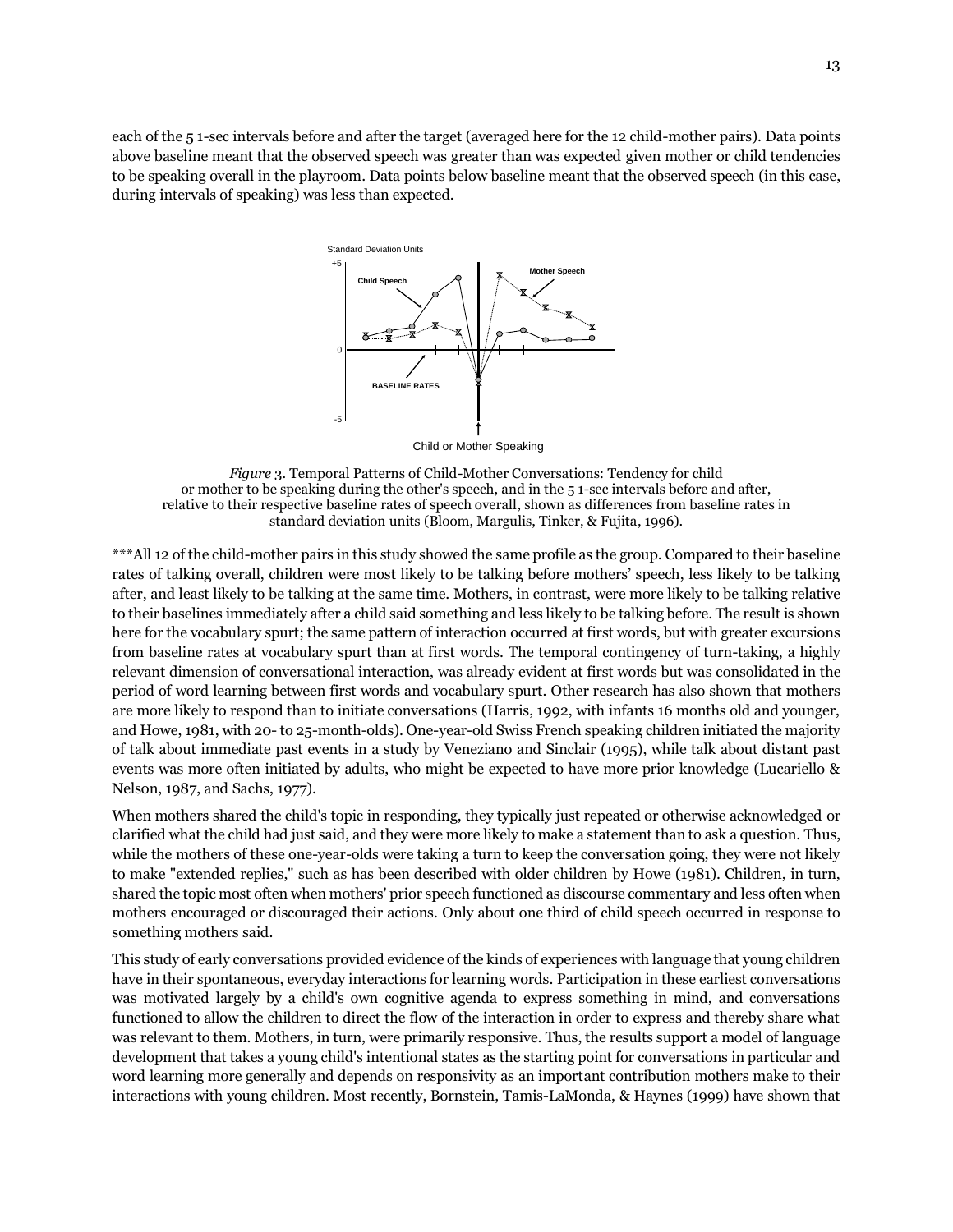the extent to which mothers responded to their young children in this same developmental period was the most important influence on word learning and more important than the number of words the mothers said.

*Formats and Routines.* We concluded from our study of conversations in the second year that the children were the ones who set the pace and controlled the agenda of their interactions; they were not depending on their mothers to set up linguistic formats and scaffold their exchanges. However, the scaffolding model has been an important one in language acquisition theory, and mothers' linguistic formatting has been considered vital to word learning in particular (e.g., Ninio and Bruner, 1978; Snow and Goldfield, 1983). For this reason we've recently looked at just those interactions that could be considered as "scaffolding" in the by-now classic sense in which the term is used: episodes that consisted of games, routines, songs, and play themes in which mothers might be deliberately or otherwise 'teaching' their children words (Maher, Lucariello, & Bloom, 1999).

The analysis used the data at first words and the vocabulary spurt for 8 of the same children in the conversations study. In spite of the liberal definition of scaffolding that we used, formatting episodes represented only 18% of the interactions at first words and 15% at vocabulary spurt. The frequency of mothers' formatting was simply related to how frequently mothers talked−mothers who talked more also produced more formatting episodes. However, formatting did not encourage children to talk more: The frequency of child speech was unrelated to frequency of formatting episodes. Formatting also did not play a leading role in word learning, because the children of those mothers who formatted least often said proportionally more of the target words in format episodes than children of mothers who formatted more frequently. Most important, however, formats were effective for word learning to the extent that they were child-driven. Approximately 2/3rds of the successful format episodes, in which a child eventually said a target word in an episode, were initiated by a child either looking at, touching, acting on, or saying something. Finally, 1/3rd of the words the mothers targeted in format episodes at the vocabulary spurt had already appeared in the children's speech in the earlier months−they were not new words. Thus, if formats contribute to word learning, it might function to consolidate the vocabulary of words the children have already learned instead of teaching new words.

Mothers differ in how well or how often they pick up on a child's cues and the extent to which they act on a child's cues and respond. But it is mothers' *responsiveness* rather than prior scaffolding that influences word learning. Whatever social, interpersonal, or affective function that routines, games, and other formatting interactions might have, scaffolding is not the engine of word learning. Rather, word learning is driven by the agency and action of the child in the expression of intentionality.

Our studies of conversations and formatting were based on naturally occurring, spontaneous interactions in our laboratory playroom between children and their mothers, who were provided with groups of toys and a snack and given the opportunity to do what they do in everyday situations. Mothers were not asked to engage in picture book reading or scripted activities like a tea party, and mothers were not asked to 'teach' a child how to perform a task (as in the typical study of formats and scaffolding). While such activities are the sorts of scripted activities in which mothers have the upper hand, and might well be expected to initiate and direct the activity, they can be expected to make up only a small part of what happens between caregivers and young children during a typical day. Studying activities in which mothers did not necessarily have an advantage in the exchange revealed the importance of their children's contribution to their interactions. The picture that emerged differed from traditional accounts of scaffolding and conversational asymmetry. Both child and mother contributed to the architecture of the early conversations between them, but, in fact, it was the children who were "in charge."

### *Engagement and Effort: Getting It Together*

Everyone by now recognizes the importance of the larger linguistic contexts and social exchanges in which words occur, as well as the critical contribution from conceptual development to word learning. However, little attention has been given to the dynamic processes of a child's thinking, or to how other developments in cognition, affect, and social connectedness contribute to a child's thinking for learning and using language. We have looked, therefore, in our most recent research, at the on-line convergence of several behaviors in the stream of a child's activities to see how linguistic expression converges with other things going on at the same time. We looked in the second year at both the on-line, microgenetic relations between different kinds of behavior in real time and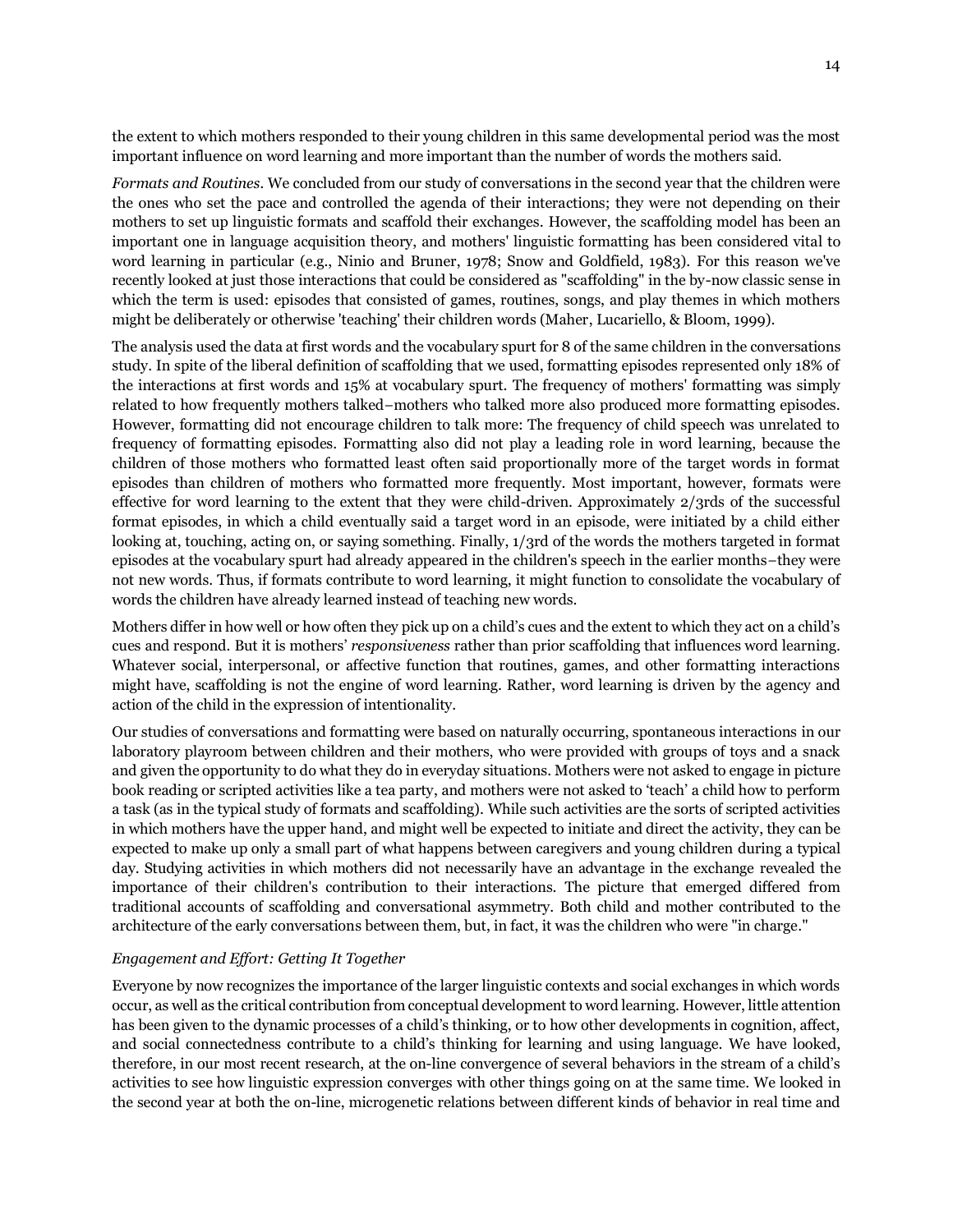changes in the patterns of these relationships across developmental time. Three achievements in language provided the window we used on development: first words (FW), vocabulary spurt (VS), and early sentences or multiword speech (MW).

If a target behavior, such as saying a word, was unrelated to a second behavior, such as expressing emotion, then the emotional expression should not differ around a child's words from the baseline rate of occurrence of emotional expression overall. Instead, we should see an essentially random interaction between expressing emotion and saying words. I have already reported above that was not the case and that result (from Bloom & Beckwith, 1989) is reproduced in Figure 4. The children were most likely to be expressing emotion, relative to their baseline rates of expression, immediately after and during the interval of time in which they said words, with the same pattern at both of the language achievements.



*Figure* 4. Tendency for the children to express emotion when speaking and in the 51-sec intervals before and after, relative to baseline rates of emotional expression overall, at First Words and Vocabulary Spurt, shown as differences from baseline rates in standard deviation units (Bloom & Beckwith, 1989).

These results provided evidence of both engagement and effort. The increased likelihood of emotional expression relative to baseline, particularly at VS, was described earlier as evidence of *engagement*. The children were learning to talk, in general, about those things they cared about, that were *relevant* to them. However, the two systems of expression came together with certain constraints that indicated the effort involved. First, the emotion expressed when saying words was primarily positive emotion at low levels of intensity, rather than negative emotion. Expressions of positive emotion are about the attainment of a desired end state and require less cognitive effort than do the negative emotions, which require constructing a plan to either remove an obstacle to a goal (in the case of anger) or construct a new goal (when a desired end state is lost, as with sadness) (Stein & Levine, 1989).

Second, the words said with emotional expression were the words the children knew best: the earliest learned and/or most frequent words in their vocabularies that were presumably more 'automatic,' therefore requiring less *effort*. The excursions above baseline increased significantly at the Vocabulary Spurt, a time of consolidation in word learning compared to First Words, a time of transition. The smaller deviations above baseline at first words, along with the suppression of emotional expression below baseline rates in the 2-5 secs before saying words, indicate the greater effort required to coordinate the two forms of expression at the beginning of word learning.

We have now extended this analysis to the later transition to saying sentences, in the studies reported in Bloom & Tinker (1999). In contrast to the vocabulary spurt, when the children had been much more likely to be expressing emotion relative to baseline around speech, emotional expression was suppressed and below baseline levels when the children were beginning to say sentences, providing evidence of the effort that the transition to sentences required. Moreover, when the group of 12 children was divided according to their ages at the time of the transition to sentences, with 6 children older than the mean age (the later learners) and 6 children younger than the mean (the earlier learners), the two groups differed significantly. The emotional expression of the younger learners did not differ from their baseline rates, but the emotional expression of the children who were older when they started to say sentences was substantially below their baselines. Greater effort was evidently required to coordinate the two kinds of expression, emotion and speech, for children who made the transition to saying sentences somewhat later and perhaps with some difficulty (Bloom & Tinker, 1999).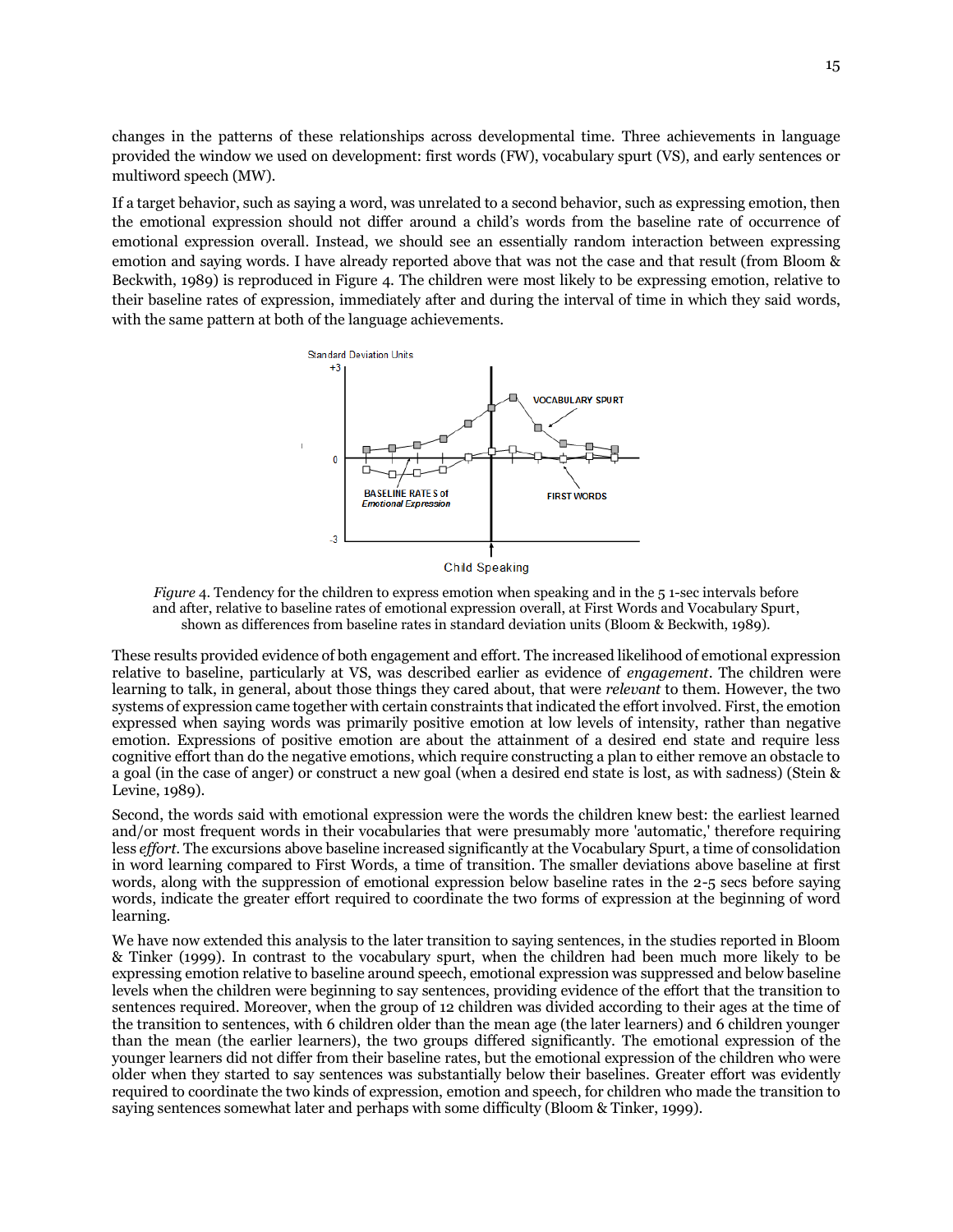All these analyses concerned the children's words and emotional expressions throughout a half-hour of play and interaction with their mothers, regardless of what else they were doing. We have now looked at the convergence of child speech and emotional expression along with the occurrence of their mothers' speech in the moments around episodes of object play that were identified in the study by Lifter & Bloom (1989). The target events in these lag sequential analyses were episodes in which the children constructed thematic relations between objects (like putting one block on another, connecting train cars, or feeding a doll with a spoon). The results consist of the temporal relations between mothers' speech, child speech, and child emotional expression during constructing activities in object play and in the 5 1-sec intervals before the start and after completing the construction. (The results of this study can only be described briefly here, but they are reported in full in Bloom & Tinker (1999). The findings provided evidence of the effort required to coordinate saying words, expressing emotion, and attending to what their mothers are saying at the same time the children were also learning to construct thematic relationships between objects in their spontaneous play.



Construction

*Figure* 5. Mothers' speech, and children's speech and emotional expression during object constructions (from onset to offset) and in the 5 1-sec intervals before and after, relative to baseline rates of their speech and emotional expression overall, at Vocabulary Spurt, shown as differences from baseline rates in standard deviation units (Bloom & Tinker, 1999).

As with the previous studies, data consisted of the likelihood of mother speech, child speech, and child emotion relative to the respective baselines of each, during and around target episodes of object play: a child putting objects together to construct a thematic relationship between them. Evidence of effort was apparent in two ways. First, the children were speaking and expressing emotion less often than expected in these play episodes, given their baseline rates of expressing emotion and saying words overall. Speech and emotional expression were both below baseline, indicating a need to conserve affective and cognitive resources for the attention and thinking required to construct thematic relations between objects in the same window of time. And second, effort was also evident in a "trade-off" between the two forms of expression, with the children more likely to be talking than expressing emotion during the act of constructing (between its times of onset and offset). Thus, saying words and expressing emotion were dissociated during constructing activity, even though the children were much more likely to express emotion during and immediately after saying words in general, regardless of whatever else was going on (as shown in Figure 4).

Mothers, whom we've already seen were primarily responsive to their children in their conversations, were also more likely to be responsive in play as well: Relative to their baseline levels of speech, mothers were least likely to be saying something during the child's constructing activity and most likely to be talking 1 and 2 secs immediately after. In sum, the results of these studies of on-line temporal contingencies revealed the intricate adjustments required between engagement and effort for at least some of the different kinds of behaviors and activities that provide the contexts for word learning. Word learning is integrated in the stream of expression and other behavior. It is not an isolated activity, and no one would argue that it is. Nevertheless, most explanations offered to explain word learning ignore how the other things going on in the affective and cognitive life of the child at the same time contribute to the process.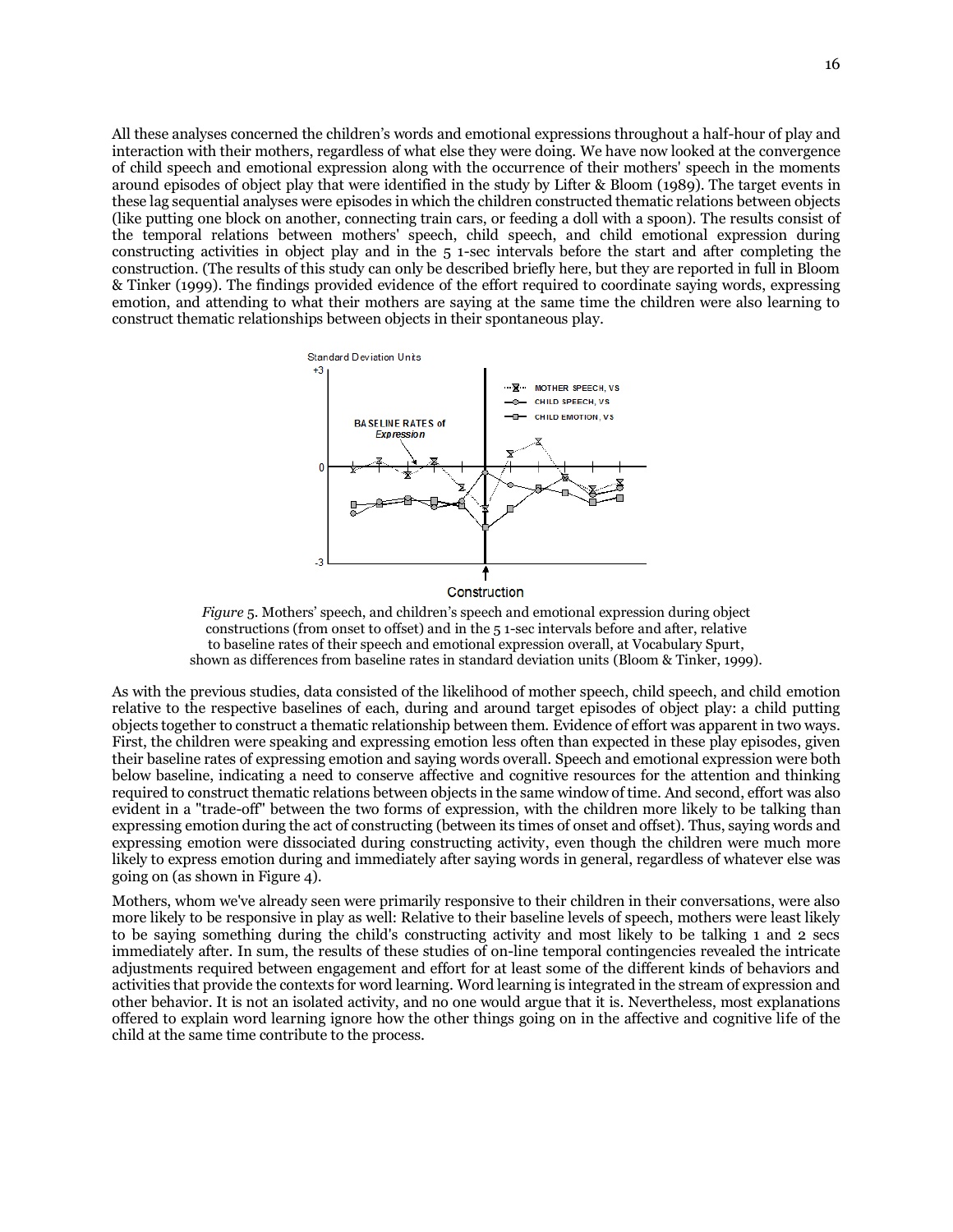### **CONCLUSIONS**

Language is created by a child in the dynamic contexts and circumstances that make up the child's world, and the *heart of language acquisition* is in the dialectical tension between the two psychological components of effort and engagement. A language will never be acquired without *engagement* in a world of persons, objects, and events. The concept of engagement embraces the social and affective factors that figure in language learning. Other persons and the *social* context are required for language development, not only as the source of the linguistic objects to be acquired, but also because the motivation for learning a language is to express and interpret intentional states so that child and others can share what each is thinking and feeling (the principle of discrepancy). *Affect* and emotional expression are required for establishing intersubjectivity and sharing between child and caregiver before language, and for motivating a child's attention and involvement with people, objects, and events for learning language. Language is learned when the words a child hears are about the objects of engagement, interest, and feelings−about what the child has in mind (the principle of relevance).

Finally, language will never be required without effort. Our studies have only begun to tap the complex ways in which word learning is an effortful activity. The young language-learning child is an essentially limited information processor, and available cognitive and affective resources must be distributed among competing demands on those resources for, among other things, saying words, actions with objects in play, and attending to what other persons say at the same time.

All words are not equally accessible for learning, and all a child's cognitive and affective resources are not readily available for learning. The principles of relevance, discrepancy, and elaboration mediate between the engagement and effort that are required. While the principle of relevance provides the direction for word learning, and the principle of discrepancy provides the motivation, the principle of elaboration propels the process of language learning forward. Children have to learn more words and the procedures for sentences in order to keep pace with their increasingly elaborated, complex, and abstract representations in intentional states as a consequence of development.It is the child's intentionality, therefore, that is the driving force for acquiring language and learning words, any word.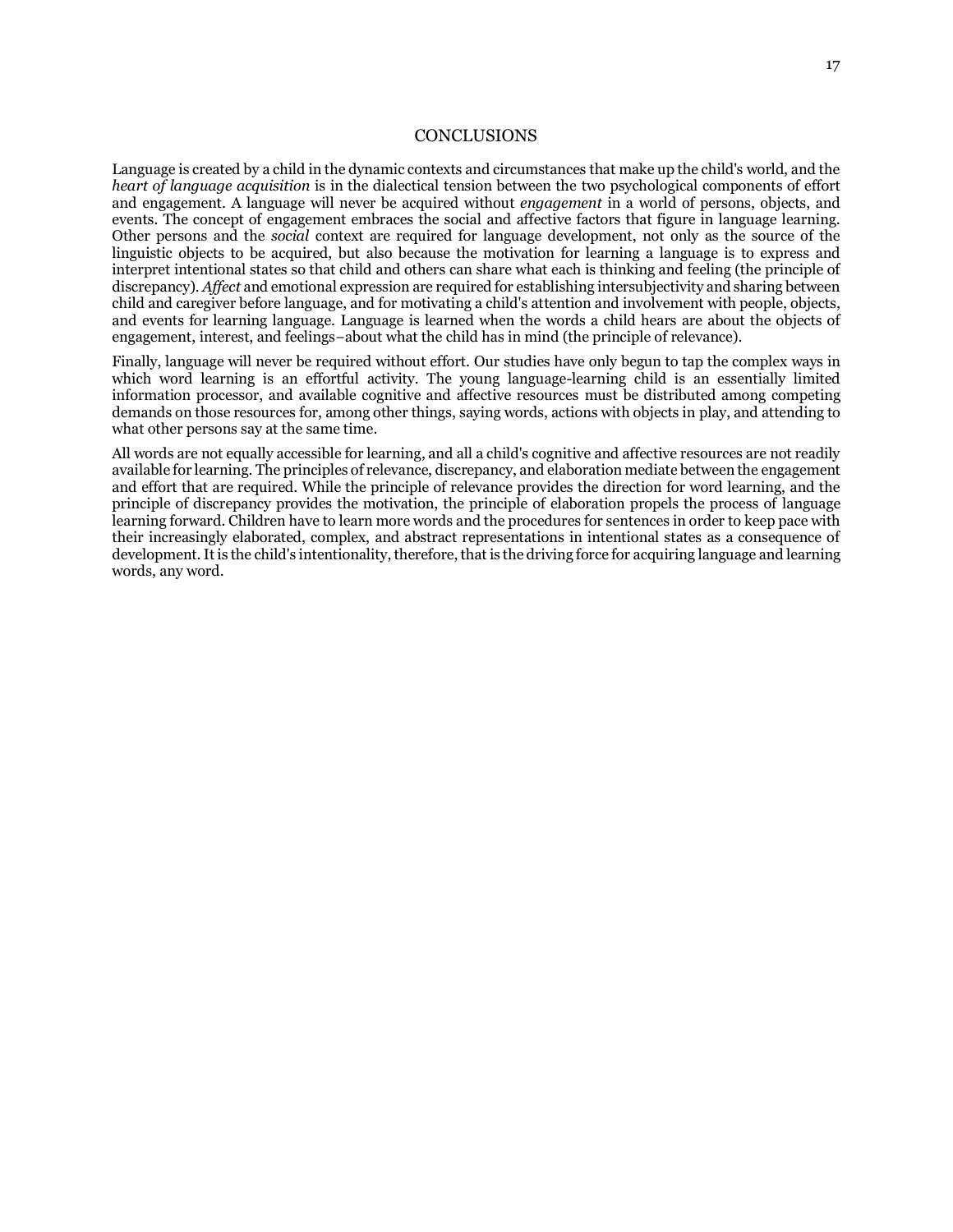### REFERENCES

- Baldwin, D. (1993). Infants' ability to consult the speaker for clues to word meaning. *Journal of Child Language, 20,* 395-418.
- Bates, E. (1976). *Language in context*. New York: Academic Press.
- Bates, E., Bretherton, I., & Snyder, L. (1988). *From first words to grammar: Individual differences and dissociable mechanisms.* Cambridge: Cambridge University Press.
- Bates, E., Marchman, V., Thal, D., Fenson, L., Dale, P., Reznick, S., Reilly, J., & Hartung, J. (1994). Developmental and stylistic variation in the composition of early vocabulary. *Journal of Child Language, 21,* 85-123.
- Beckwith, R., Tinker, E., & Bloom, L. (1989). The acquisition of non-basic sentences. Paper presented to the Boston University Conference on Language Development, Boston.
- Bloom, L. & Tinker, E. (1999). The coordination of engagement and effort for acquiring a language. *Monographs of the Society for Research in Child Development*, manuscript accepted for publication.
- Bloom, L. (1973). *One word at a time: The use of single-word utterances before syntax*. The Hague: Mouton.
- Bloom, L. (1981). The importance of language for language development: Linguistic determinism in the 1980s. In H. Winitz (Ed.), *Native language and foreign language acquisition*. Annals of the New York Academy of Sciences (Vol. 379, pp. 160-171). New York: New York Academy of Sciences.
- Bloom, L. (1991). *Language development from two to three*. New York: Cambridge University Press.
- Bloom, L. (1993*). The transition from infancy to language: Acquiring the power of expression*. Cambridge: Cambridge University Press.
- Bloom, L. (1997). Language acquisition in its developmental context. In D. Kuhn & R. Siegler (Eds.), *Cognition, perception, and language* (Vol. II, pp. 309-370), in W. Damon (Series Ed.), *Handbook of child psychology*, New York: John Wiley & Sons.
- Bloom, L., & Beckwith, R. (1989). Talking with feeling: Integrating affective and linguistic expression in early language development. *Cognition and Emotion*, *3*, 313-342 Reprinted in C. Izard (Ed.) *Development of emotion*-*cognition relations*. Hillsdale, NJ: Erlbaum..
- Bloom, L., & Lahey, M. (1978). *Language development and language disorders.* New York: John Wiley & Sons.
- Bloom, L., Beckwith, R., Capatides, J., & Hafitz, J. (1988). Expression through affect and words in the transition from infancy to language. In P. Baltes, D. Featherman, & R. Lerner (Eds.), *Life-Span Development and Behavior* (Vol. 8, pp. 99-127). Hillsdale, NJ: Erlbaum.
- Bloom, L., Lifter, K., & Hafitz, J. (1980). The semantics of verbs and the development of verb inflections in child language. *Language*, *56*, 386-412.
- Bloom, L., Lightbown, P., & Hood, L. (1975b). Structure and variation in child language. Monographs of the Society for Research in Child Development, 40, (Serial No. 160).
- Bloom, L., Margulis, C., Tinker, E., & Fujita, N. (1996). Early conversations and word learning: Contributions from child and adult. *Child Development, 67*, 3154-3175.
- Bloom, L., Merkin, S., & Wootten, J. (1982). Wh-questions: Linguistic factors that contribute to the sequence of acquisition. *Child Development, 53*, 1084-1092.
- Bloom, L., Miller, P., & Hood, L. (1975). Variation and Reduction as Aspects of Competence in Language Development. In A. Pick (Ed*.), Minnesota Symposia on Child Psychology* (Vol. 9, pp 3-55). Minneapolis MN: University of Minnesota Press.
- Bloom, L., Rispoli, M., Gartner, B., & Hafitz, J. (1989). Acquisition of complementation. *Journal of Child Language*, 16, 101-120.
- Bloom, L., Tinker, E., & Margulis, C. (1994). The words children learn: Evidence against a noun bias in children's vocabularies. *Cognitive Development*, *8,* 431-450.
- Bloom. P. (1989), Subjectless Sentences in Child Language*. Linguistic Inquiry, 21*, 491-504.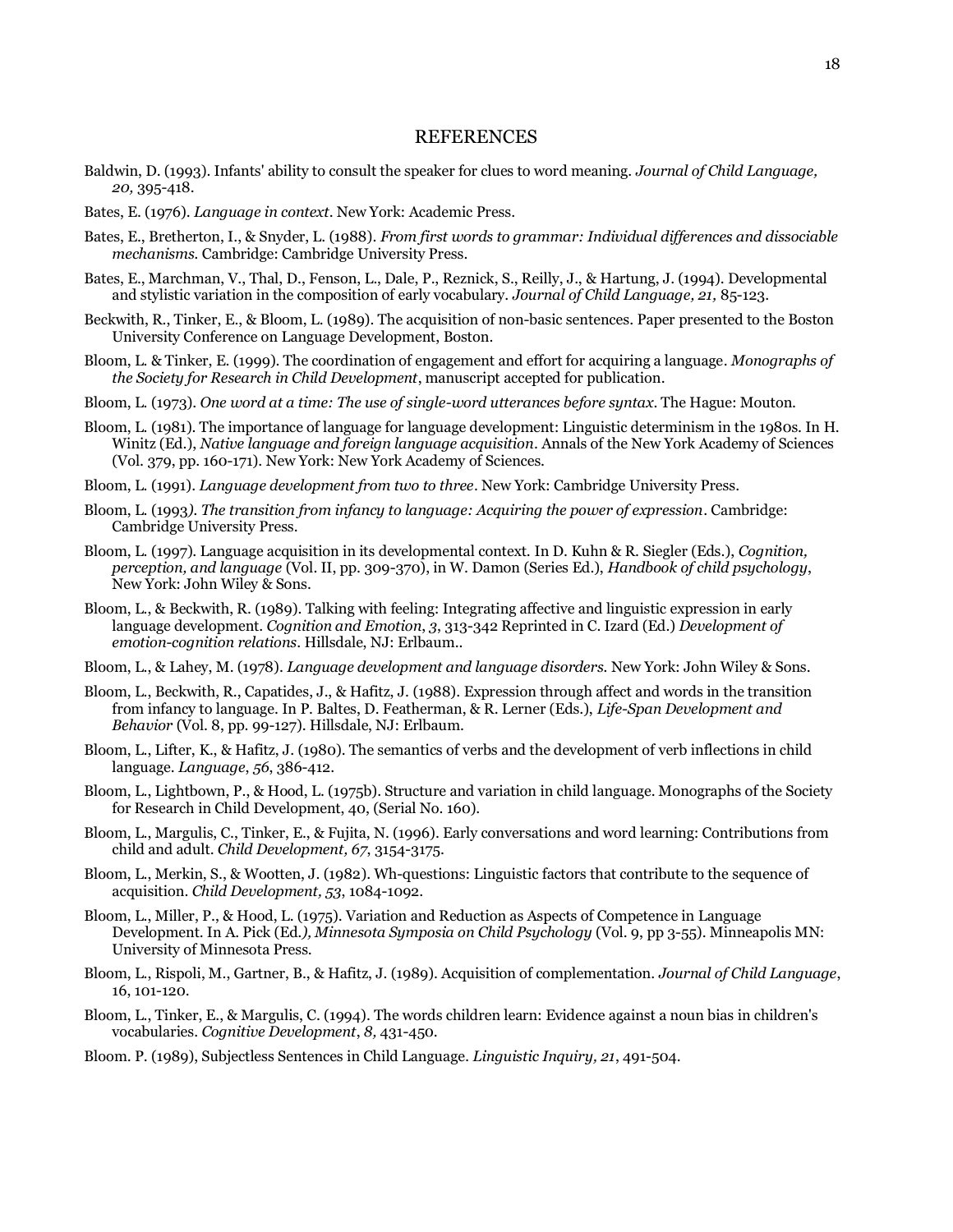- Bornstein, M., Tamis-LeMonda, C. & Haynes, O. (1999). First words in the second year: Continuity, stability, and models of concurrent and lagged correspondence in vocabulary and verbal responsiveness across age and context. Ms under review.
- Brentano, F. (1966). *The true and the evident*. English edition edited by R. Chrisholm, translated by R. Chrisholm, I. Politzer, & K. Fischer. New York: Humanities Press. Original publication in 1930, Leipzig: Felix Meiner.
- Bruner, J. (1975).The ontogenesis of speech acts. *Journal of Child Language, 2,* 1-19.
- Bruner, J. (1977). Early social interaction and language acquisition. In H. Schaffer (Ed.), *Studies in mother-infant interaction* (pp. 271-289). London: Academic Press.
- Bruner, J. (1983). *Child's talk: Learning to use language*. New York: W.W. Norton.
- Chomsky, N. (1965). *Aspects of the theory of syntax.* Cambridge MA: The MIT Press.
- Clark, E. (1991). Acquisitional principles in lexical development. In S. Gelman & J. Byrnes (Eds.), *Perspectives on language and thought* (pp. 31-71). Cambridge: Cambridge University Press.
- Danto, A. (1973). *Analytical philosophy of action*. Cambridge: Cambridge University Press.
- Dore, J. (1975). Holophrases, speech acts, and language universals*. Journal of Child Language, 2,* 21-40.
- Dromi, E. (1987). *Early lexical development*. Cambridge: Cambridge University Press.
- Ervin-Tripp, S. (1973*). Language acquisition and communicative choice: Essays by Susan M. Ervin-Tripp*. Stanford, CA: Stanford University Press.
- Fauconnier, G. (1985). *Mental spaces: Aspects of meaning construction in natural language*. Cambridge, MA: MIT Press.
- Fenson, L., Dale, P., Reznick, S., Bates, E., Thal, D., & Pethick, S. (1994). Variability in early communicative development*. Monographs of the Society for Research in Child Development, 59,* 5, Serial No. 242).
- Gentner, D. (1982). Why nouns are learned before verbs: Linguistic relativity vs. natural partitioning. In S. Kuczaj (Ed.), *Language development* (Vol. 2, *Language, thought, and culture*, pp. 301-333). Hillsdale, NJ: Erlbaum.
- Goldin-Meadow, S., Seligman, M., & Gelman, R. (1976). Language in the two-year-old. *Cognition, 4*, 189-202.
- Golinkoff, R. (1986). `I beg your pardon?': The preverbal negotiation of failed messages. *Journal of Child Language, 13*, 455-476.
- Golinkoff, R., Mervis, C., & Hirsh-Pasek, K. (1994). Early object labels: The case for a developmental lexical principles framework. *Journal of Child Language, 21*, 125-156.
- Golinkoff, R., Shuff-Bailey, M., Olquin, R., & Ruan, W. (1995). Young children extend novel words at the basic level: Evidence for the principle of categorical scope. *Developmental Psychology, 31*, 494-507.
- Gopnik, A. (1982). Words and plans: Early language and the development of intelligent action. *Journal of Child Language, 9*, 303-318.
- Gopnik, A. (1988). Three types of early word: The emergence of social words, names and cognitive-relational words in the one-word stage and their relation to cognitive development. *First Language, 8,* 49-70.
- Gopnik, A., & Meltzoff, A. (1987). The development of categorization in the second year and its relation to other cognitive and linguistic developments. *Child Development, 58*, 1523-1531.
- Gopnik, A., Choi, S. & Baumberger, T. (1996). Cross-linguistic differences in early semantic and cognitive development. *Cognitive Development, 11*, 197-227.
- Hampson, J. (1989). Elements of style: Maternal and child contributions to the referential and expressive styles of language acquisition. Unpublished Doctoral Dissertation, City University of New York.
- Hampson, J., & Nelson, K. (1993). The relation of maternal language to variation in rate and style of language acquisition*. Journal of Child Language, 20*, 313-342.
- Harris, M. (1992). *Language experience and early language development: From input to uptake.* Hove, NJ: Erlbaum.
- Hirsh-Pasek, K., & Golinkoff, R. (1991). Language comprehension: A new look at some old themes. In N. Krasnegor, D. Rumbaugh, R. Schieffelbusch, & M. Studdert-Kennedy (Eds.), *Biological and behavioral determinants of language development* (pp. 301-320). Hillsdale, NJ: Erlbaum.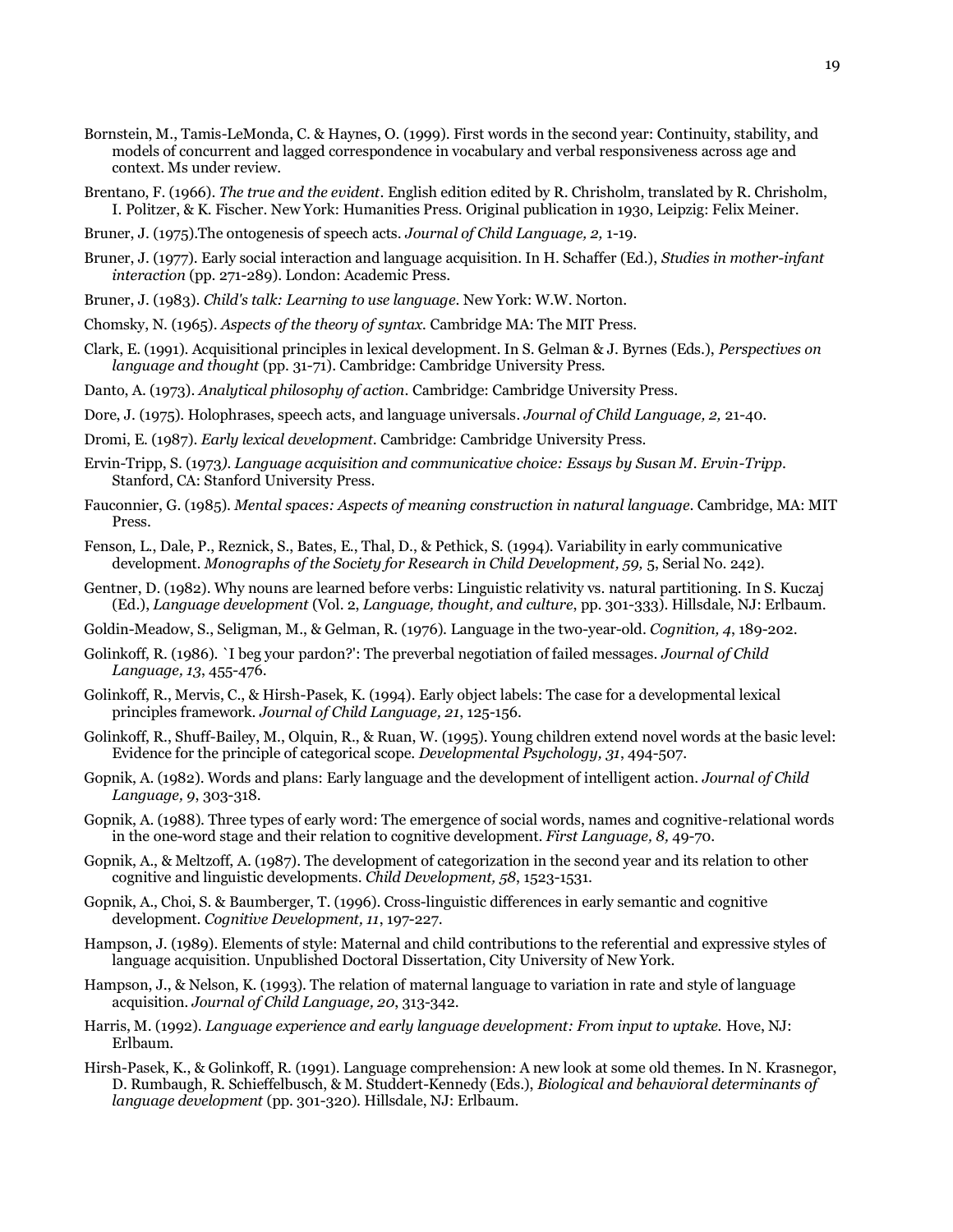20

- Hirsh-Pasek, K., Golinkoff, R., & Hollich, G. (2000). An emergentist coalition model for word learning: Mapping words to objects is a product of the interaction of multiple cues. In Akhtar, N., Bloom. L., Hollich, G., Smith, L., Tomasello, M. & Woodward, A. (2000), *Becoming a word learner: A debate on lexical acquisition* (pp. 136- 164). NY: Oxford University Press.
- Howe, C. (1981). *Acquiring language in a conversational context*. London: Academic Press.
- Hudson R. (1994). 37% of word tokens are nouns. *Language, 70*, 331-339.
- Lieven, E., Pine, J., & Barnes, H. (1992). Individual differences in early vocabulary development: Redefining the referential-expressive distinction. *Journal of Child Language, 19*, 287-310.
- Lifter, K., & Bloom, L. (1989). Object play and the emergence of language. *Infant Behavior and Development*, *12,* 395-423.
- Lucariello, J., & Nelson, K. (1987). Remembering and planning talk between mothers and young children., 219-235.
- Maher, S., Lucariello, J., & Bloom, L. (1999). The function of formatting for word learning.
- Markman, E. (1989). *Categorization and naming in children*. Cambridge, MA: MIT Press.
- Markman, E. (1992). Constraints on word learning: Speculations about their nature, origins, and domain specificity. In M. Gunnar & M. Maratsos (Eds.), *Minnesota symposia on child psychology* (Vol. 25, pp. 59-101). Hillsdale, NJ: Erlbaum.
- Masur, E. (1982). Mothers' responses to infants' object-related gestures: Influences on lexical development. *Journal of Child Language, 9*, 23-30.
- McCarthy, D. (1930). *The language development of the preschool child*. Institute of Child Welfare Monograph Series, No.4, Minneapolis MN: University of Minnesota Press.
- McCune-Nicolich, L. (1981). The cognitive basis of relational words in the single word period. *Journal of Child Language, 8*, 15-34.
- McShane, J. (1980). *Learning to talk*. Cambridge: Cambridge University Press.
- Miller, G., Galanter, E., & Pribram, K. (1960). *Plans and the structure of behavior*. New York: Holt-Dryden.
- Nelson, K. (1973). Structure and strategy in learning to talk. *Monographs of the Society for Research in Child Development*, 38 (Serial No. 149).
- Nelson, K. (1988). Constraints on word learning. *Cognitive Development, 3*, 221-246.
- Ninio, A., & Bruner, J. (1978). The achievement and antecedents of labeling. *Journal of Child Language, 5*, 1-15.
- Pine, J. (1992). How referential are "referential" children? Relationship between maternal report and observational measures of vocal composition and usage. *Journal of Child Language, 19*, 75-86.
- Pinker, S. (1984). *Language learnability and language development*. Cambridge, MA: Harvard University.
- Pinker, S. (1989). *Learnability and cognition: The acquisition of argument structure*. Cambridge, MA: MIT Press.
- Quine, W. (1960). *Word and object*. Cambridge, MA: MIT Press.
- Renninger, A., & Wozniak, R. (1985). Effect of interest on attentional shift, recognition, and recall in young children. *Developmental Psychology, 21*, 624-632.
- Renninger, A., (1990). Children's play interests, representation, and activity. In R. Fivush & J. Hudson (Eds.), *Knowing and remembering in young children, Emory Symposia in Cognition*. New York: Cambridge.
- Ryan, J. (1974). Early language development: Towards a communicational analysis. In Richards, M. (Ed.), *The integration of the child into the social world* (pp. 185-213). London: Cambridge University Press.
- Sachs, J. (1977). Talking about the there and then. *Papers and Reports in Child Language Development, 13*, 56-63.
- Searle, J. (1983). *Intentionality: An essay in the philosophy of mind*. Cambridge: Cambridge University Press.
- Smith, L. (2000). Learning how to learn words: An associative crane. In Akhtar, N., Bloom. L., Hollich, G., Smith, L., Tomasello, M., & Woodward, A. (2000), *Becoming a word learner: A debate on lexical acquisition* (pp. 51- 80). NY: Oxford University Press.
- Snow, C., & Goldfield, B. (1983). Turn the page please: Situation-specific language acquisition, *Journal of Child Language, 10*, 551-569.